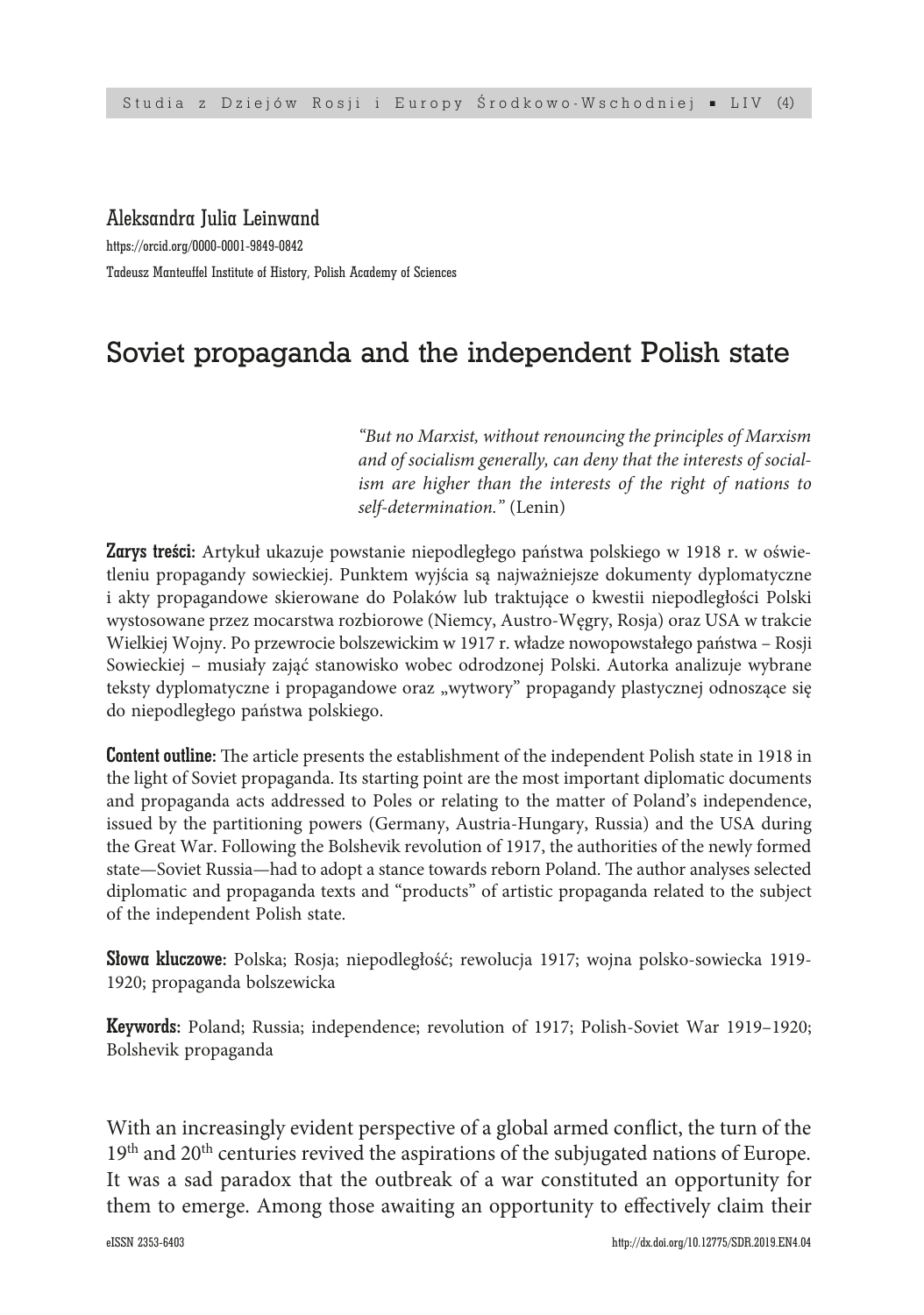rights were the Poles, who had been deprived of their own state since the end of the 18th century as a result of partitions carried out by neighbouring powers: Russia, Prussia and Austria. Poland's tragedy relied in the fact that its subjects were drafted by the partitioning states into their armies, resulting in a fratricidal fight on opposite sides of the frontlines. Poland's hope thus lay in the prospect of regaining independence.

After a long period of absence (or very weak presence) of the Polish cause in the international arena, the outbreak and spread of armed conflict opened a new chapter. From the very beginning, Polish territories became the scene of operations of German, Austro-Hungarian and Russian armies. The rulers of the partitioning powers, especially the Russians, feared the internationalisation of the Polish cause and the revival of sympathies for Poland in England and France, as it had occurred in the 19th century during and after the fall of anti-Russian armed uprisings. Russia was concerned by its own allies within the Entente. The authorities in Petersburg were thus all the more wary of the plans that the Central Powers had concerning Poland. In the light of these new circumstances, the Russians, Austrians and Germans had to start reckoning with the Polish opinion. They also made a number of steps aimed at winning the favour of Poles.

The Russian side was the first to express its opinion on the Polish issue. Shortly after the outbreak of the war, on 14 August 1914, the commander-in-chief of the Russian army, Grand Duke Nicholas Nikolaevich, issued a proclamation addressed to the Poles. The document bore his signature, not the Tsar's (which was prevented by the Russian ministers who were unfavourable towards Poland), which absolved Nicholas II from responsibility for the promises contained in the proclamation.

Here are some excerpts from the message addressed to the Poles at the beginning of the Great War by their eternal enemies:

The hour has come when the dream of your fathers and your grandfathers may come true. One and a half centuries ago, the living body of Poland was torn to pieces, but its soul did not perish. She lived in the hope that the hour of resurrection would come for the Polish Nation and for fraternal reconciliation with Great Russia.

The Russian army brings you the blissful news of this reconciliation. May the borders that cut the Polish nation into parts be blurred.

Let the Polish nation merge into one body under the sceptre of the Russian Emperor. Under this sceptre Poland will be reborn, free in its faith, language and self-government.  $[...]$  The aurora of new life is rising for you.  $[...]^1$ 

The authors of the proclamation ignore the fact that this "Great Russia" was one of the three powers that "one and a half centuries ago, had torn to pieces the

<sup>1</sup> K. W. Kumaniecki, *Odbudowa państwowości polskiej. Najważniejsze dokumenty. 1912 – styczeń 1924*, Warszawa–Kraków, 1924, p. 27.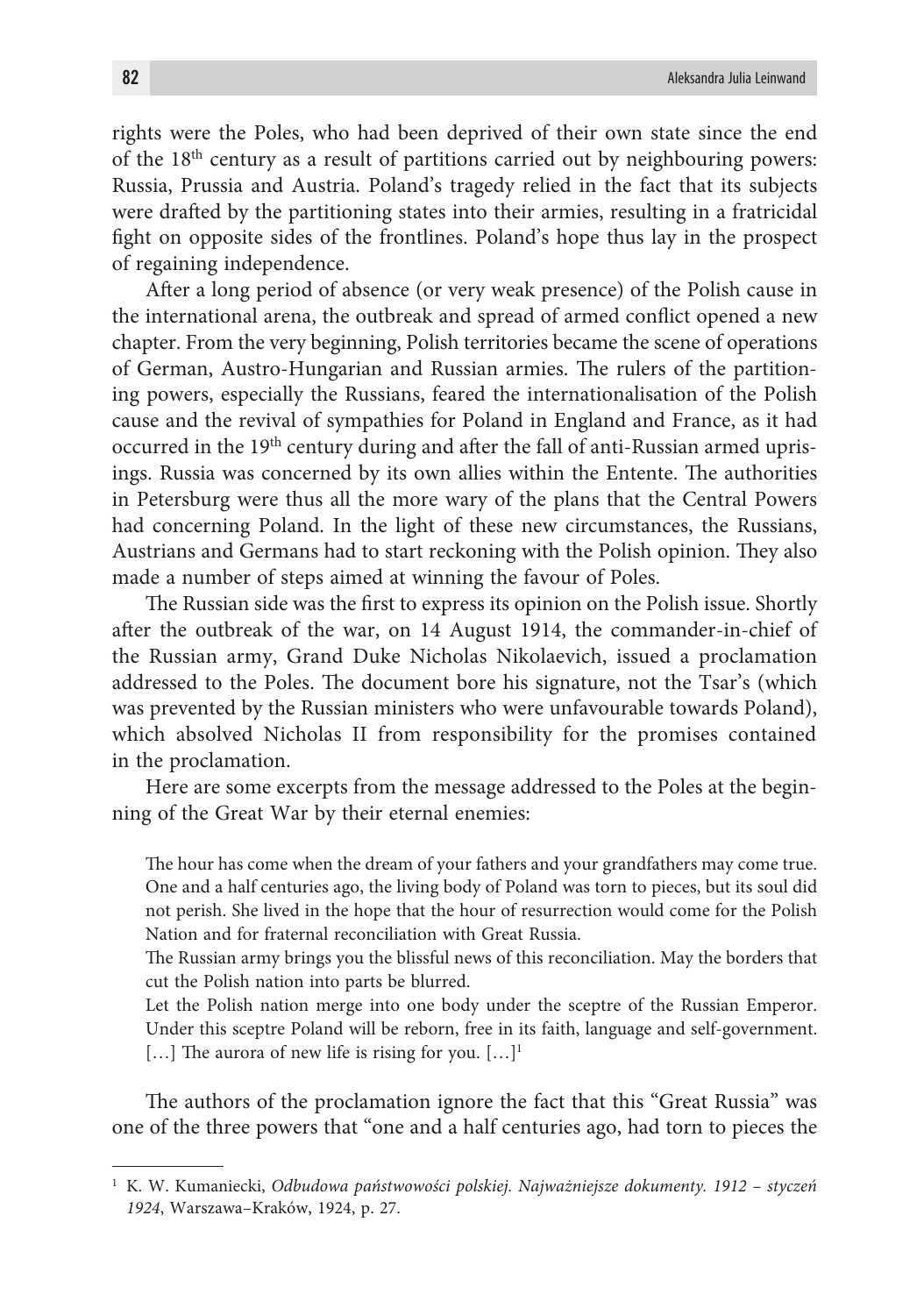living body of Poland," and then, by suppressing the aspirations for independence and combating all manifestations of Polishness, it did everything to ensure that, contrary to pompous declarations, "its soul shall perish." However, a cold-headed analysis of this text leads to the conclusion that the August Manifesto represented an excellent exploitation of the situation in terms of propaganda. The content of the proclamation was consistent with the ideology of National Democracy, the most influential Polish party (the National Democrats opted for an agreement with Russia while expressing a very strong anti-German attitude). Thus, the Russian message struck the minds and hearts of Poles who supported Roman Dmowski's party, but it was a serious problem for Józef Piłsudski (a socialist with a pro-independence attitude, an opponent of Dmowski) and his concept of military struggle. As one researcher remarked, the proclamation of the commander-in-chief of the Russian army was the first time in the history of Russia when the Polish nation was addressed directly.2

The proclamation of the Russian Grand Duke also had addressees other than Poles, although it was not indicated in the text. The Russians competed for the favour of the Poles with their former allies who had recently become their enemies, i.e. Germany and Austria-Hungary. They were also taken into account by the authors of the proclamation, along with the governments of Western countries that were members of the coalition.<sup>3</sup>

When evaluating the significance of the proclamation of 14 August 1914, Aleksander Achmatowicz, specialist in the history of Russia and the history of the First World War, noted that it fitted a bidding war of promises that would touch on aspects important for the Polish cause during the wartime period.4

<sup>2</sup> *Historia dyplomacji polskiej, vol. 3: 1795-1918*, ed. L. Bazylow, part 4, Warszawa, 1982, p. 805.

<sup>3</sup> Stanisław Kutrzeba pointed out that when the war broke out, neither Germany nor Austria "had a programme with regard to the Polish question, neither a common one nor their own." Unlike Russia, which "decided to win the Poles over, and could do so all the easier as they posed no threat, but on the contrary it could bring benefits and present Russia's activity as a symptom of high ethical qualification." "The Grand Duke's proclamation, full of noble, carefully selected themes, was received very kindly in the West […]." (S. Kutrzeba, *Polska Odrodzona 1914-1939*, 5th ed., Kraków, 1988, pp. 23, 2425). Henryk Wereszycki in turn noted that "the Russian manifesto was the most well written proclamation addressed to Poles that appeared during the Great War [and] it differed especially favourably from the simultaneously issued proclamations of Austrian and German military authorities." "Regardless even of the intentions of the manifesto's authors, it gave Russia an advantage over the Central Powers in the fight for public opinion, since the latter had shown particular ineptitude in this matter." (H. Wereszycki, *Historia polityczna Polski 1864–1918*, 2nd ed. revised and expanded, Paryż, 1979, p. 273).

<sup>4</sup> Therefore, according to the historian, "the proclamation that had nothing to do with the idea of Poland's independence, also marked the beginning of Poland's path to independence, although this was not the intention of its initiator, i.e. the head of Russian diplomacy until July 1916, Minister Sazonov." (A. Achmatowicz, *Polityka Rosji w kwestii polskiej w pierwszym roku Wielkiej Wojny 1914–1915*, Warszawa, 2003, p. 311–312. The entirety of the extensive chapter 8 of this book is devoted to this proclamation.)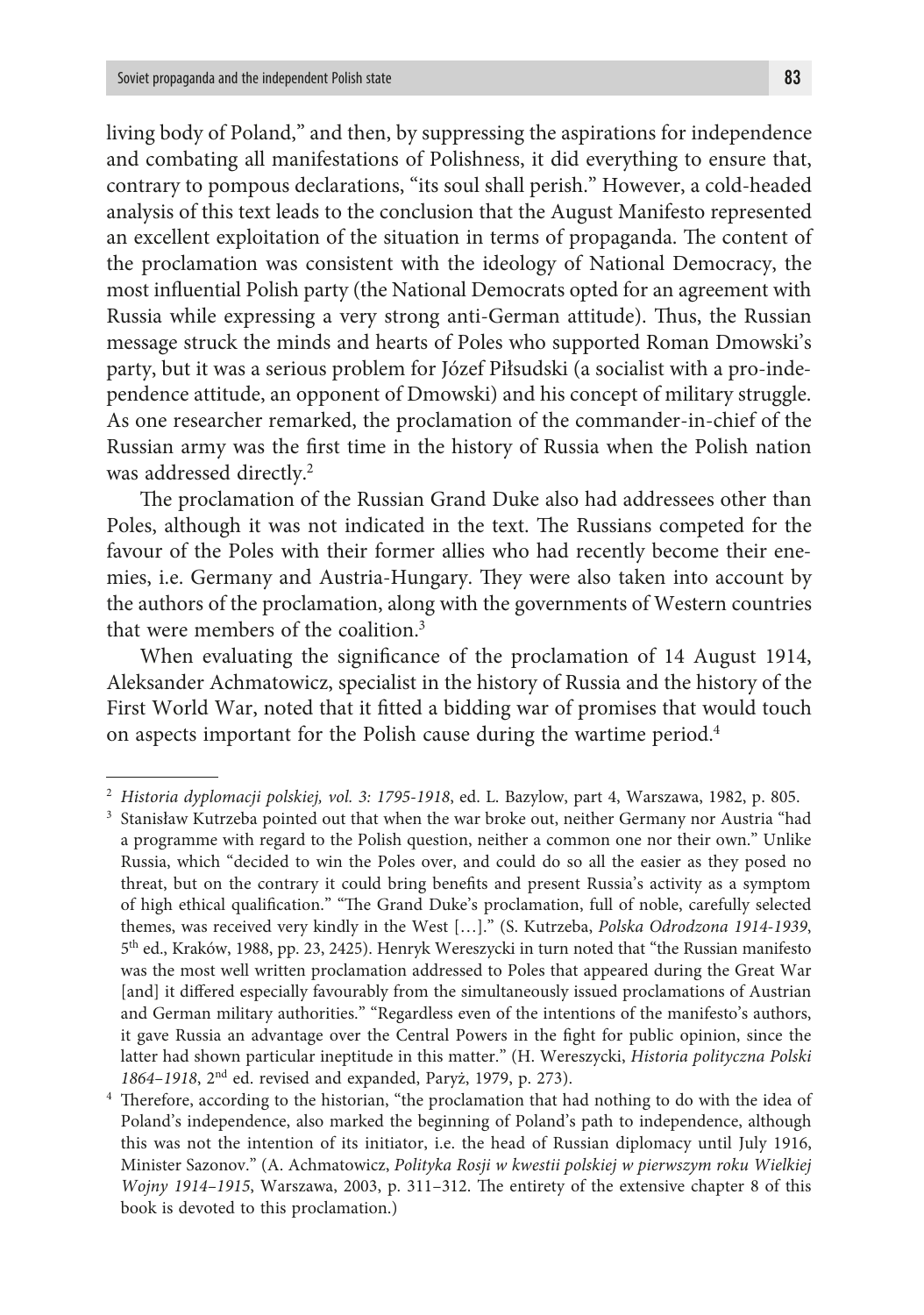Subsequent "addresses" to Poles were closely related to the situation on the frontlines of the Great War and its consequences. After months devoid of progress in relation to the Polish issue, new circumstances arose in 1915 with the occupation of the Kingdom of Poland by the Central Powers. A dozen million Poles found themselves under the new rule. The emperors of Germany and Austria-Hungary, increasingly burdened by the war, understood the importance of this military potential.

At the beginning of November 1916, the Austrian governor-general in Lublin (in the part of the Kingdom of Poland occupied by the Austro-Hungarian army), Karl von Kuk, issued, on behalf of Emperor Franz Joseph I, the proclamation "To the residents of the Lublin General Government," the so-called Act of 5 November. On the same day a similar proclamation on behalf of German Emperor Wilhelm II was issued by Warsaw Governor General Hans von Beseler.

The language of this proclamation is telling: rich in pathos and ornaments, which were supposed to cover the negligible number of specifics. It began as follows: "Overwhelmed by the unwavering trust in the final victory of their armies and by the desire that the Polish lands, pried through heavy sacrifice of their brave armies from the Russian rule, be led to a joyous future [...]," the Austrian and German emperors "have come together to make these lands into an independent state with a hereditary monarchy and a constitutional system. [...] The glorious traditions of the Polish military of yesteryear and the memory of the brave Polish brothers-in-arms will continue to live in their own army in this Great War." In its last part, the authors of the proclamation expressed their hope that the wishes of political and national prosperity of the Kingdom of Poland be fulfilled. They also assured that the great powers neighbouring the Kingdom of Poland from the west would be happy to witness at their eastern borders the resurrection and blossoming of a "free happy and nationally self-conscious state."5

The restoration of the independent Polish state was not, of course, the objective of Germany or the Austro-Hungarian Empire. However, the act of 5 November turned out to be more than a collection of propaganda clichés imposed by the need of the moment. The Polish issue has once again been brought to the international arena, and this by the rulers of still powerful states, which were also the partitioning powers. Over time practically every government involved in the war had expressed itself in this matter.

On 22 January 1917 the president of the still neutral United States declared in his address to the Senate that, among other things: "I take it for granted, for instance, if I may venture upon a single example, that statesmen everywhere are agreed that there should be a united, independent, and autonomous Poland, and that henceforth inviolable security of life, of worship, and of industrial and social development should be guaranteed to all peoples who have

<sup>5</sup> K. W. Kumaniecki, op. cit., p. 48.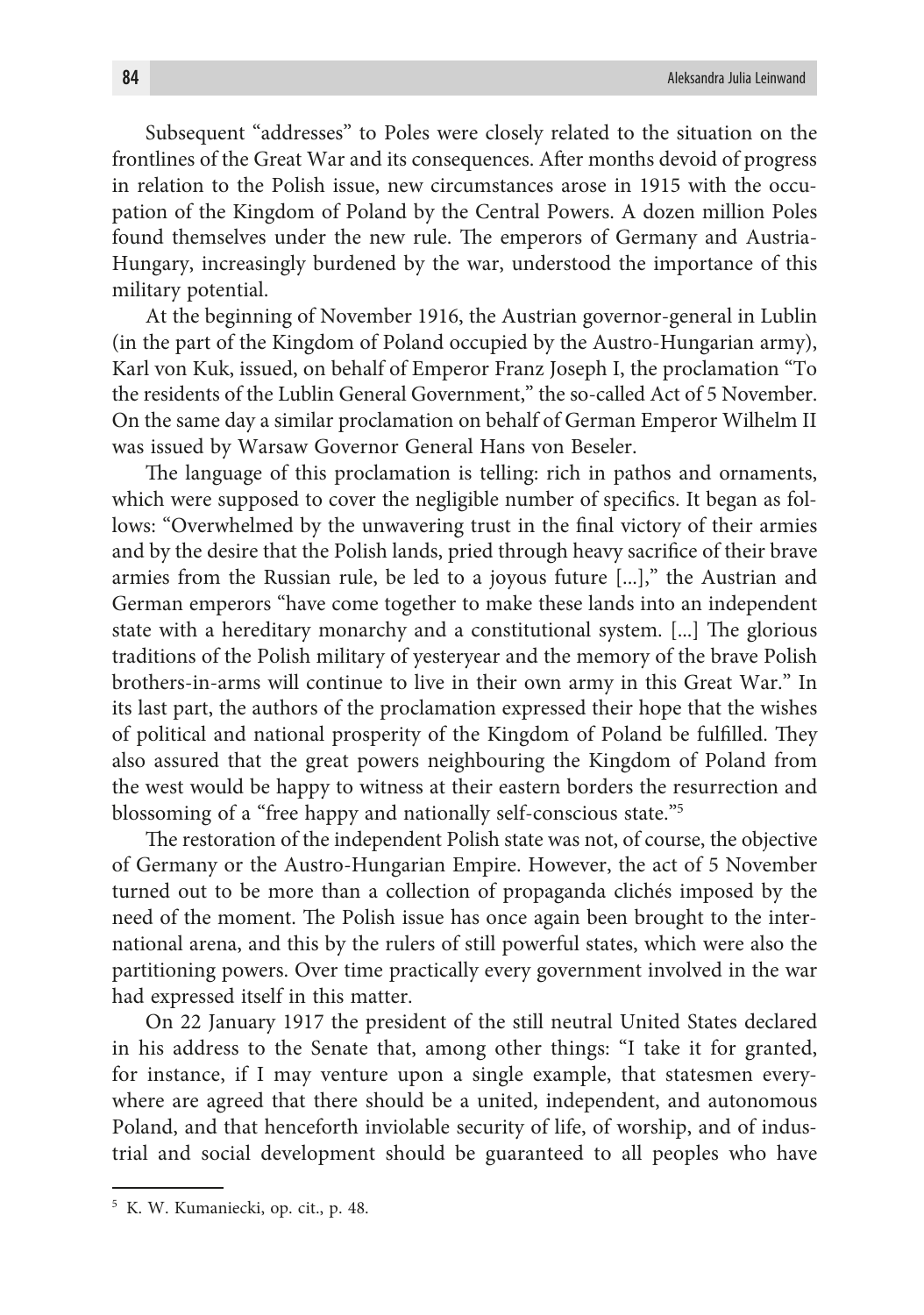lived hitherto under the power of governments devoted to a faith and purpose hostile to their own."6

To complement the American topic (or rather: the Polish topic in American politics), let us recall that one year later, on 8 January 1918, Thomas Woodrow Wilson addressed a message to the US Congress in which he presented a peace programme for the world and international guarantees to ensure liberty and freedom of development for all nations. The thirteenth item of that message referred to Poland and read as follows: "An independent Polish state should be erected which should include the territories inhabited by indisputably Polish populations, which should be assured a free and secure access to the sea, and whose political and economic independence and territorial integrity should be guaranteed by international covenant."7

The existence of an independent Polish state was therefore, in the understanding of the representatives of the free world, one of the indispensable elements of the future post-war order.

The revolution in Russia proved to be a shock on a global scale. In February (March) 1917 the Tsarist regime was overthrown, which entailed consequences relating, among others, to Polish affairs. After the victory of the democratic revolution in Russia, the Provisional Government was formed, but at the same time there also appeared a system of councils of workers' and soldiers' delegates.

On 27 March the Petrograd Council of Workers' and Soldiers' Delegates addressed a message to the Polish nation. It is worth quoting this short text in its entirety because of its importance.

The Tsarate, which had stifled both the Polish and the Russian people over the course of one and a half centuries, was overthrown by the joint forces of the proletariat and the army. While communicating this victory of freedom over the all-Russian gendarme to the Polish nation, the Petrograd Council of Workers' and Soldiers' Deputies declares that democracy in Russia stands for the recognition of the political self-determination of nations and declares that Poland has the right to complete independence in terms of state and international affairs.

We send our warmest greetings to the Polish people and wish them every success in their fight for the establishment of a democratic republican system in independent Poland.<sup>8</sup>

The political significance of the above message consisted mainly in the fact that this was the first official Russian declaration on the Polish issue after the overthrow of the Tsarist regime. One should also take notice of the moral dimension

<sup>6</sup> *Papers Relating to the Foreign Relations of the United States. 1917. Supplement 1. The World War*, Washington, 1931, p. 27.

<sup>7</sup> *Papers Relating to the Foreign Relations of the United States. 1918*. *Supplement 1. The World War*, vol. 1, Washington 1933, p. 16.

<sup>8</sup> *Powstanie II Rzeczypospolitej. Wybór dokumentów 1866 – 1925*, ed. H. Janowska, T. Jędruszczak, Warszawa, 1981, p. 332.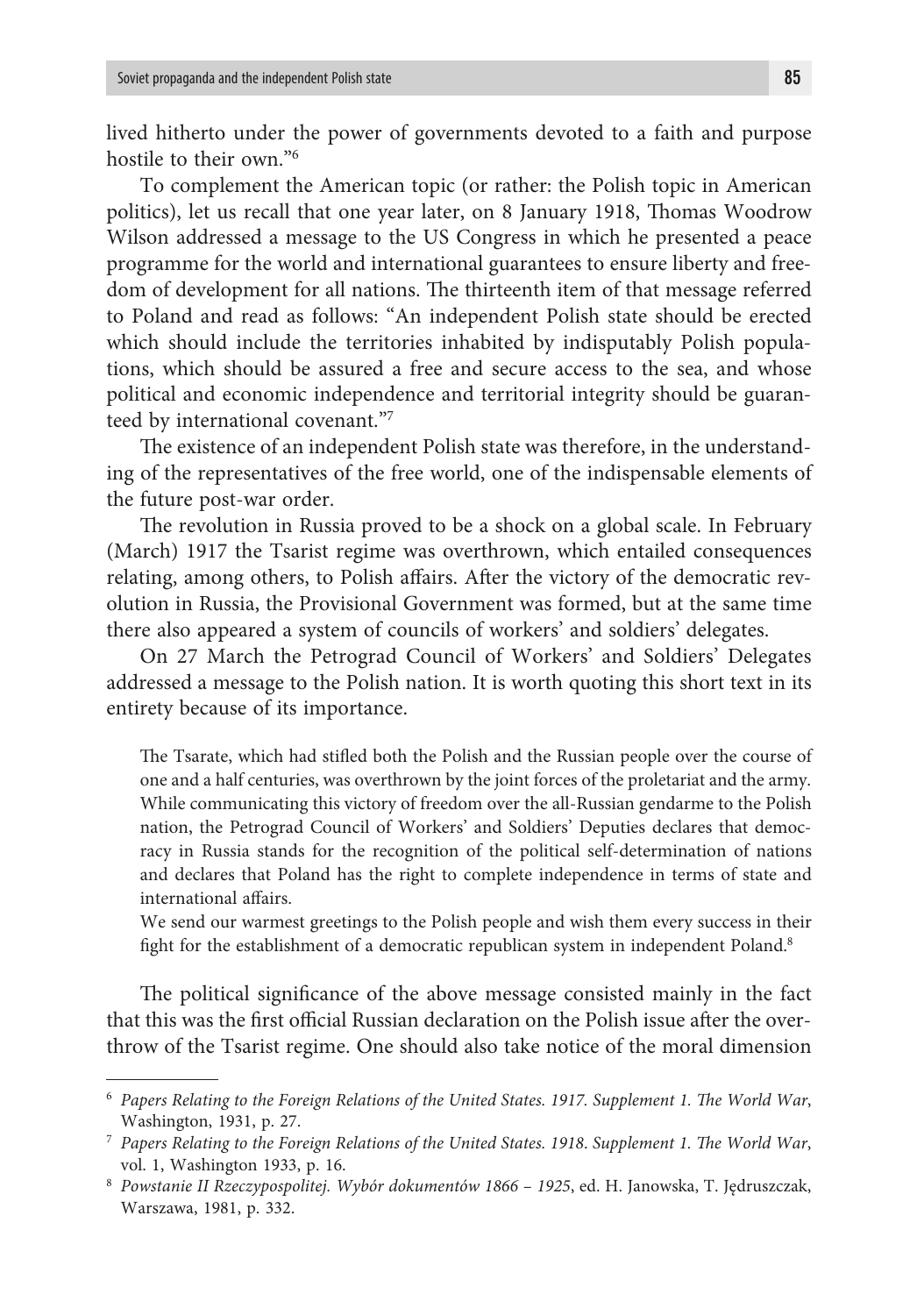of this message. It is rightly emphasised,<sup>9</sup> however, that only the proclamation of the newly formed Provisional Government of 29 March 1917 has proved to be a document of fundamental importance for international law. Much has been written on this subject. In my deliberations, I would like, first of all, to draw attention to the agitational aspect of the text being discussed. The proclamation begins as follows:

"Poles! The former political government of Russia, the source of your captivity and our destruction, has fallen forever. The freed Russia, embodied by the provisional government which it has empowered, sends you fraternal greetings. It calls you to life and freedom."10 Next, the authors draw attention to the "false promises" made to Poles by the "old government" and appeal: "Polish brothers! The hour of the great ruling has come for you as well. Free Russia calls on you to fight within your ranks for the freedom of your nation." Alongside slogans about "paying for the blood of the [Polish] nation" by the Central Powers and plans for a joint fight of Poles and Russians "against the Germanic world," the text also contains important declarations. It therefore grants "the Polish fraternal nation the full right to determine its own fate according to its own will" and declares support "for the creation of an independent Polish state from all territories in which Poles make up a majority, as a guarantee of lasting peace in a future, newly organised Europe." It is asserted that "the free United Poland would define its own form of government by expressing its will in a constituent assembly convened to the capital of Poland on the principles of universal voting rights."

At the same time, however, the text mentioned the "Polish state being connected with Russia by a free military union" and announced that "the Russian Constituent would eventually confirm the new brotherly union." The above statements were difficult to accept for those Polish communities whose ultimate goal was a completely self-reliant and independent Poland. The proclamation of the Russian Provisional Government had a positive impact on the West. The allied powers (England, France and Italy), for whom such an act appeared to be very convenient, issued notes expressing their solidarity with Russia's position on the Polish issue.<sup>11</sup>

It is worth noting the ending of the proclamation. Not because of the renewed call to Polish brothers to embrace the hand presented to them by free Russia, or because of the slogans encouraging to fight together, but because of the last words of this text: "For your freedom and ours!" This slogan was devised by the prominent Polish historian and politician Joachim Lelewel (1786–1861). The notion contained in the quoted words was traditionally important for Poles and Russians

<sup>9</sup> Cf.: P. Łossowski, "Geneza niepodległości. Dyplomacja II Rzeczypospolitej," in: *Historia dyplomacji polskiej X-XX w.*, Warszawa, 2002, p. 450.<br><sup>10</sup> K. W. Kumaniecki, op. cit., p. 67. (Subsequent quotes from the same source).

<sup>11</sup> Cf.: *Powstanie II Rzeczypospolitej*…, docs. 149 and 150.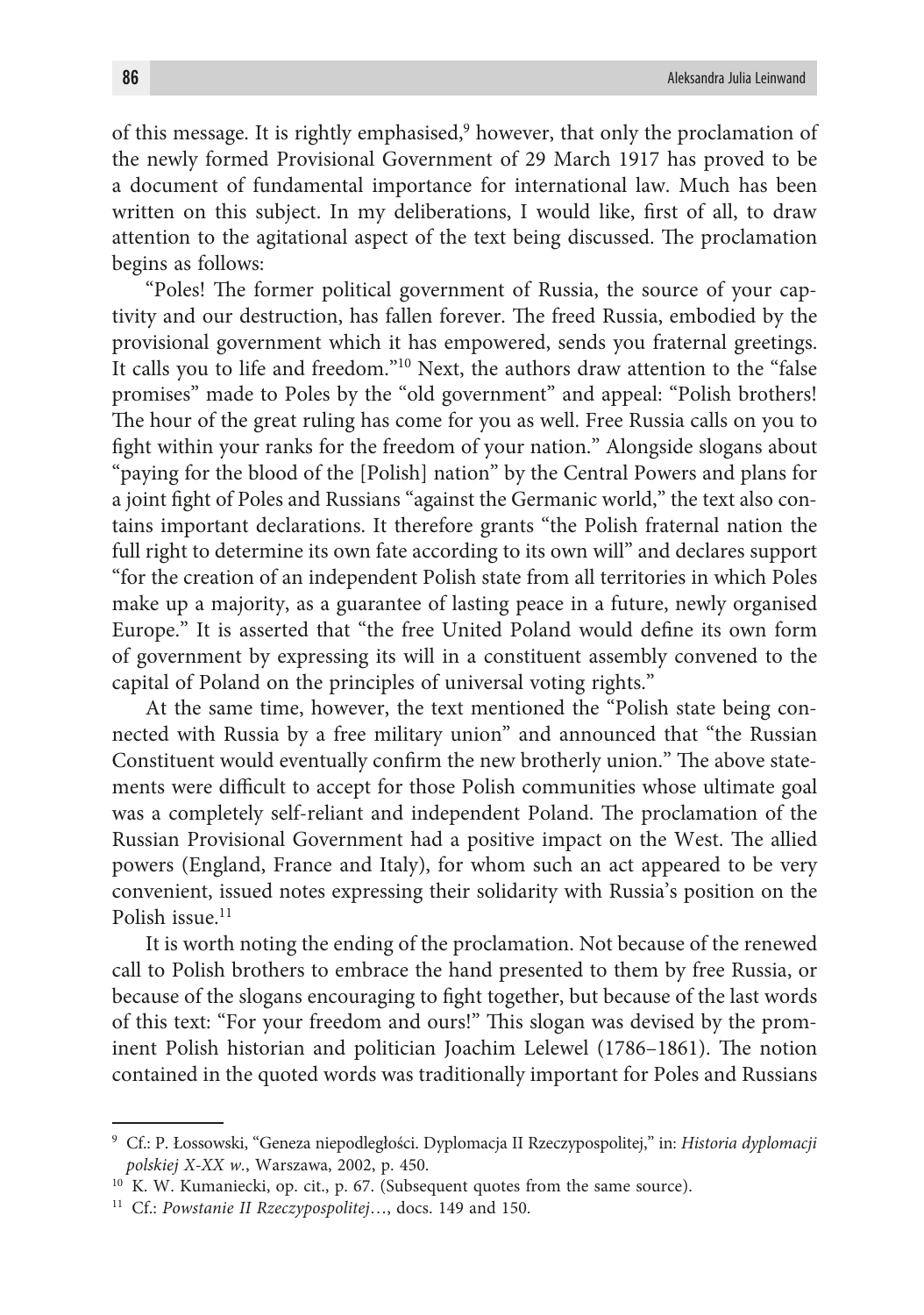with democratic convictions alike. However, they were not the only ones to use Lelewel's slogan, which will be discussed below.

This quick and incomplete overview of diplomatic documents raising the Polish issue, and of proclamations of an agitational nature addressed to Poles during the First World War proves that the subject of Poland could no longer be ignored. By observing the European theatre of warfare and politics, one can conclude that the successive collapses of empires were accompanied by an increase in the importance of the Polish cause. This resulted both from a combination of circumstances and, to a large extent, from the actions of Poles who, on various levels, tried to take advantage of those circumstances. In short, it was on the one hand the military activity of the Legions of Józef Piłsudski, and on the other hand the diplomatic activity of Roman Dmowski within the framework of the National Committee of Poland cooperating with the Coalition states.

In November 1917, following a military coup, the Bolsheviks seized power in Russia. The new rulers of the "state of workers and peasants" *in statu nascendi* addressed the world with a message completely different from that of their predecessors from Petersburg. On 8 November 1917, i.e. immediately after the Bolshevik coup, the Peace Decree edited by Lenin was issued, which clearly spoke out against the annexation of foreign lands and the use of violence against nations.12 Further documents were soon published: the *Declaration of the Rights of the Nations of Russia* (15 November) signed by the People's Commissar for National Affairs, Stalin, and the President of the Council of People's Commissars, Lenin, and the *Declaration of the Rights of the Working and Exploited People* (passed on 16 January 1918 by the All-Russian Central Executive Committee). The former proclaimed "the equality and sovereignty of the peoples of Russia" and "the right of the peoples of Russia to free self-determination including the right to secede and form an independent state," the latter also advocated free self-determination of the peoples.<sup>13</sup>

These glorious claims contained in the above statements were totally at odds with reality. The two-track approach present in the politics of the Russian Soviet Federative Socialist Republic (RFSRR) was striking from the very beginning, especially with regard to the question of the self-determination of nations. It is impossible to discuss here the course of a long-lasting dispute on this subject, which had been taking place within the Second International since the end of the 19<sup>th</sup> century. As Leszek Kołakowski noted: "the question of nationality was a permanent, unsolved theoretical difficulty of Marxism and a practical difficulty of social movements."14

According to Lenin, who had shown interest in national issues and expressed his opinion on these issues many times (notably in his articles from 1903), the

<sup>12</sup> W. I. Lenin, *Dzieła*, vol. 26, Warszawa, 1953, pp. 239–242.

<sup>13</sup> *Dokumenty vneshnei politiki SSSR*, vol. 1, Moskva, 1957, pp. 14–15; W. I. Lenin, op. cit., vol. 26, p. 432. 14 L. Kołakowski, *Main currents of Marxism. Its rise, growth, and dissolution*, vol. II: *The Golden* 

*Age*, transl. P. S. Falla, Oxford, 1978, p. 88.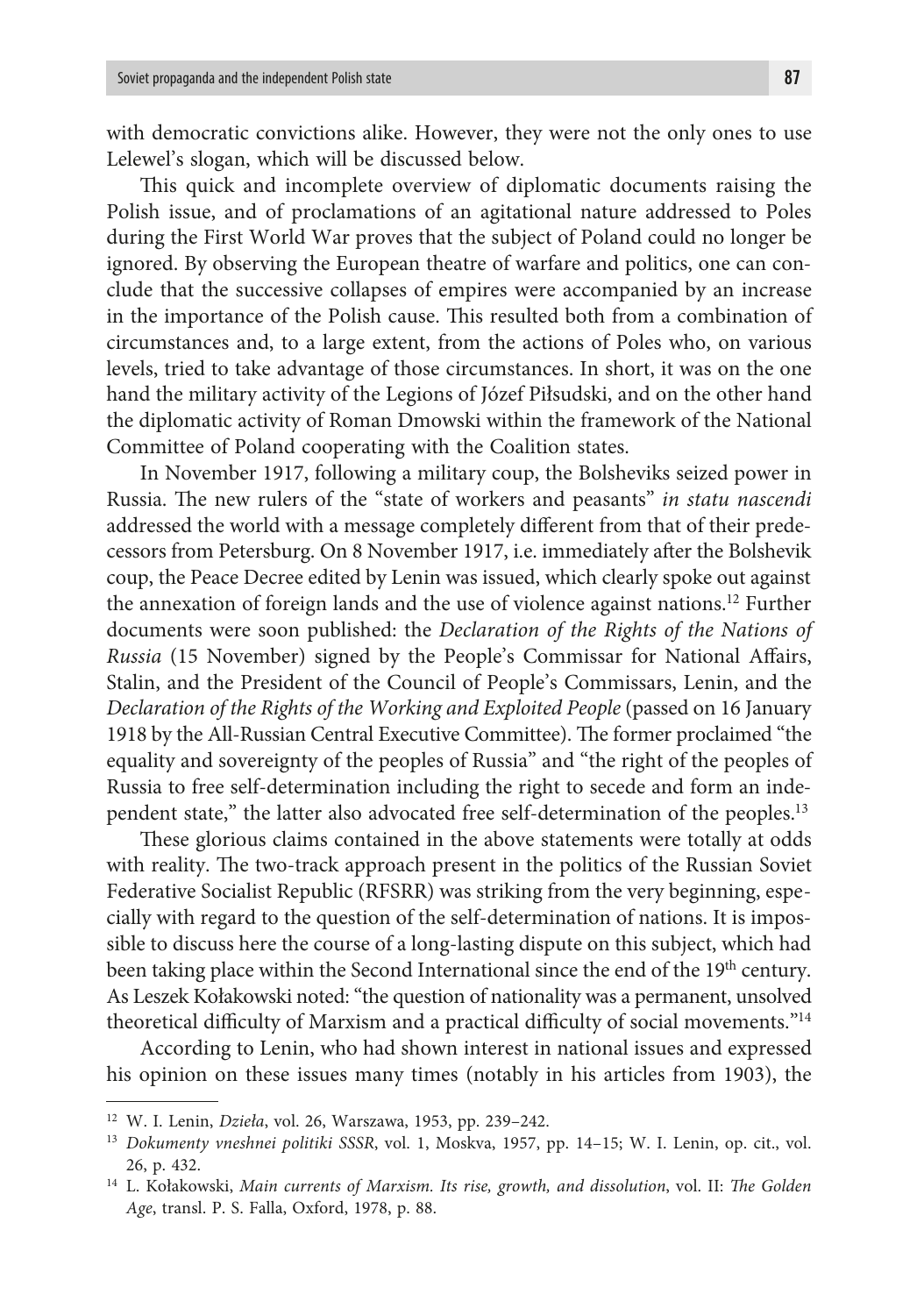right of nations to self-determination should be dependent on the "interests of the proletariat." In practice, the Bolshevik leader referred to the principle of self-determination only when it was convenient. In other words, evoking the rights of nations served as a tactical measure. After gaining power, the Bolsheviks faced the problem of reconciling the idea of a world revolution, which was to abolish national borders with the promise of emancipation of nations.15 They dealt with this issue with utmost skilfulness. This is an example illustrating the instrumental approach of Bolshevik leaders to national issues.

In January 1918, at the same time when the *Declaration of the Rights of the Working and Exploited People* was announced, Stalin, in his speech at the Third Congress of the Councils, invoked "the need to interpret the principle of self-determination as the right to self-determination not of the bourgeoisie, but of the working masses of a given nation. The principle of self-determination should be a means of fighting for socialism and should be subordinated to the principles of socialism."16

And at the end of March 1918, Lenin published an article entitled *Immediate Tasks of the Soviet Government*, in which he wrote, among other things: "In the example of the Russian Soviet Republic we see most graphically that the federation we are introducing will serve now as the surest step to the most solid unification of the different nationalities of Russia into a single, democratic, centralised Soviet State."<sup>17</sup>

Richard Pipes accurately described Lenin's attitude towards national issues and the successes of the Bolshevik policy in this field. "Lenin looked upon national problems as something to exploit, and not as something to solve. But as a psychological weapon in the struggle for power, first in Russia and then abroad, the slogan of self-determination in Lenin's interpretation was to prove enormously successful. The outbreak of the Russian Revolution allowed the Bolsheviks to put it to considerable demagogic use as a means of winning the support of the national movements which the revolutionary period developed in all their magnitude.<sup>"18</sup>

As shown above, almost all major governments officially expressed their views on Poland in various forms. The Polish people were usually addressed at breakthrough moments, for instance by Russians two weeks after the outbreak of the war (in mid-August 1914), and then by "other Russians" after the overthrow of the Tsarist regime (in March 1917). It may appear surprising that in the first months after the October Coup, official Soviet documents and declarations lacked a clear position on the issue of Poland's independence. This was no coincidence

<sup>15</sup> Cf.: A. J. Leinwand, *Czerwonym młotem w orła białego. Propaganda sowiecka w wojnie z Polską 1919-1920*, Warszawa, 2008, pp. 63–64.

<sup>16</sup> J. W. Stalin, op. cit., vol. 4, Warszawa, 1951, pp. 43–44.

<sup>&</sup>lt;sup>17</sup> W. I. Lenin, op. cit., vol. 29, p. 209.<br><sup>18</sup> R. Pipes, *The Formation of the Soviet Union. Communism and Nationalism 1917–1923*, Cambridge, Massachusetts, 1970, p. 49.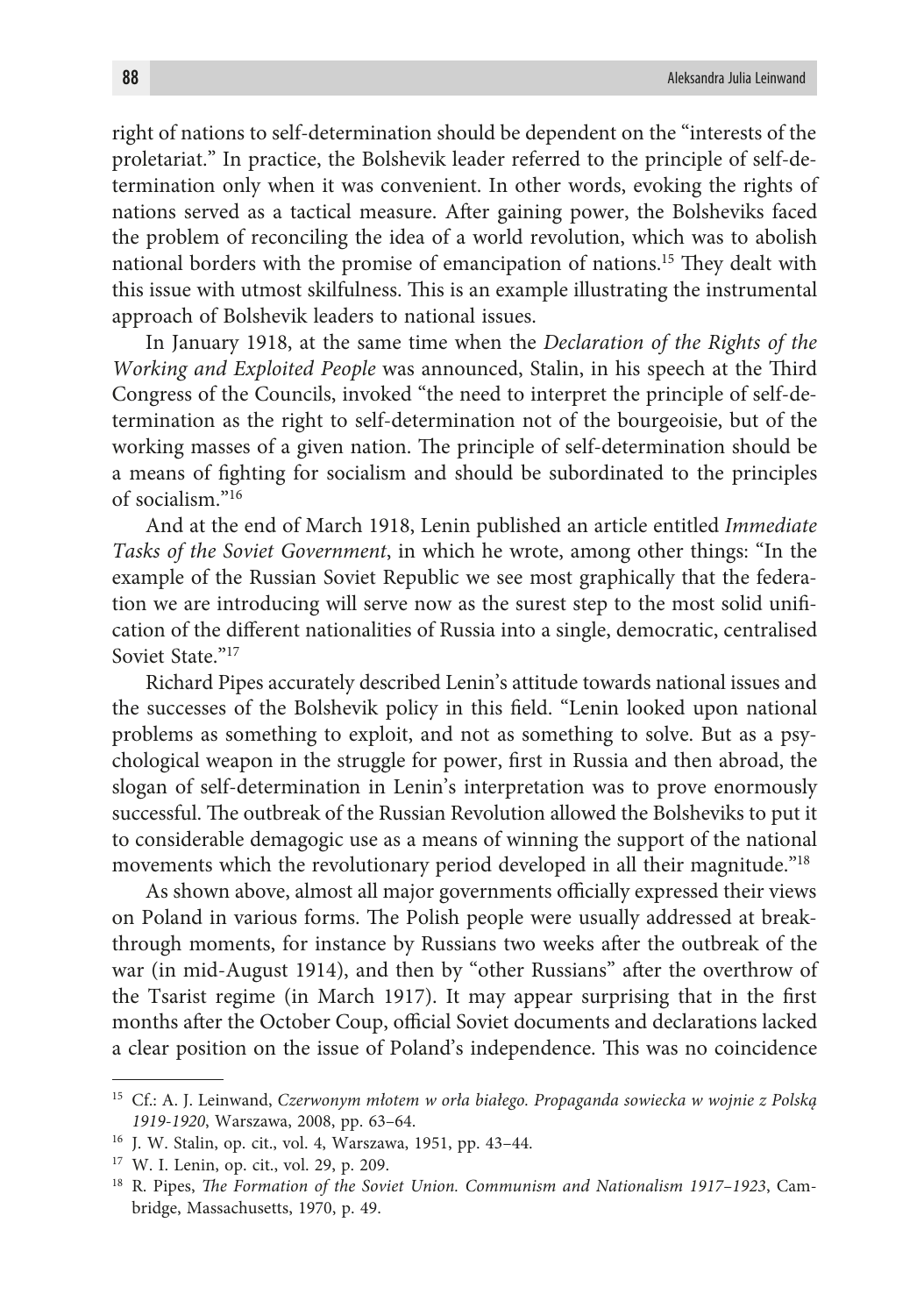though. The Bolsheviks counted on a "socialist nature of self-determination," on the outbreak of the revolution in Poland, which would make it a point of departure for revolutionary Germany and in which Soviet Russia was willing to help.

During the peace negotiations held since December 1917 in Brest-Litovsk, the Polish issue became the subject of Russian-German-Ukrainian bargains. It also proved to be a very useful propaganda tool for the Bolsheviks. Trotsky presented himself as a defender of Polish interests, and so did the Soviet press and agitation prints.19 On 9 February 1918 the Central Powers signed a separate peace agreement with Ukraine, and on 3 March a treaty was concluded with Soviet Russia (later annulled by them in November 1918).

It was not until 29 August 1918, i.e. almost one year after the Bolshevik coup d'état, that the decree of the Council of People's Commissars was published, with a fragment touching on the cancellation of partitions and on Poland's right to independence. It read as follows: "All agreements and acts concluded by the Government of the former Russian Empire with the Governments of the Kingdom of Prussia and the Austro-Hungarian Empire referring to the partitions of Poland are irrevocably annulled by the present decree, since they are contrary to the principle of the self-determination of peoples and to the revolutionary-legal conceptions of the Russian people, which recognises the inalienable right of the Polish nation to independence and unity."20

Piotr Wandycz remarked that "this passage [is] often erroneously called *the* decree annulling Poland's partitions."21 The issues raised by the Polish-American

<sup>&</sup>lt;sup>19</sup> Piotr Wandycz stressed that "Soviet Russia appeared as a true friend of the Poles." During the talks in Brest-Litovsk "Trotsky and the other Soviet delegates […] repeatedly made the point that they rejected German arguments 'not because we want to keep Poland for Russia, but because we want the Polish people themselves to say what their political destiny is to be'" (quote from the article "Interview with com. Trotsky" published in *Izvestia* of 20 December 1917/2 January 1918, after: P. S. Wandycz, op. cit., p. 43). Wojciech Materski described the circumstances of the conclusion of the treaty and the future impact of these events as follows: "The withdrawal of Soviet Russia from the war and the conclusion of a peace treaty (in Brest-Litovsk) with the Central Powers, which established the course of the Austro-Ukrainian borderline in a manner particularly harmful to the Kingdom of Poland, brought a foretaste of the problems that the future independent Polish state was to face when defining its eastern borders." (W. Materski, *Na widecie. II Rzeczpospolita wobec Sowietów 1918–1943*, Warszawa, 2005, pp. 11–12). 20 *Stosunki Rzeczypospolitej Polskiej z państwem radzieckim 1918-1943. Wybór dokumentów*, com-

piled by P. Kołakowski, Warszawa, 1991, p. 30. 21 Then, when analysing "the only official act by the Council of Peoples' Commissars referring to

Poland" the historian puts forward several essential questions. "Why did the Bolsheviks unilaterally annul the partitions treaties, and why did they choose the autumn of 1918 to do so? If the objective was propaganda it is strange that the denunciation of the partitions did not come simultaneously with Soviet rejection of all secret treaties concluded by the old regime, or even at the time of the Brest-Litovsk negotiations. It may well be that the Bolsheviks felt that such a move would be a challenge to the Central Powers, and they could afford to make it only in August 1918. This does not explain why this declaration […] was inserted in a document dealing with technical and non-controversial matters. Surely this deprived it of the publicity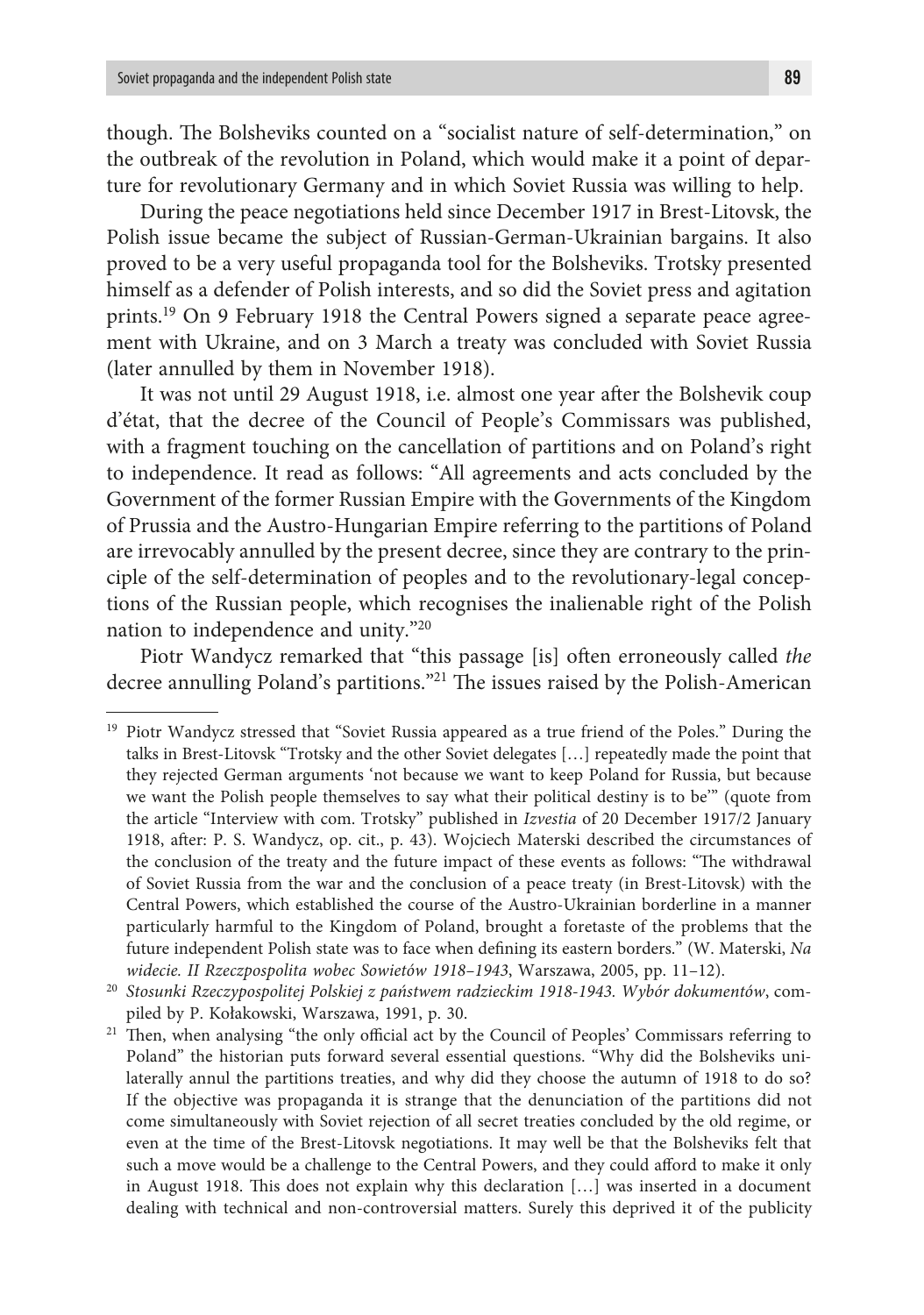researcher remain valid. The intentional omission of the issue of Poland's independence resulted from the Bolsheviks' rejection of Polish aspirations and efforts to rebuild their own state. These pro-independence efforts were favoured (or at least not officially opposed) by Western governments. The leaders of the Russian SFSR had other plans, in which there was no place for newly emerging sovereign states. Their vision of the new order in Europe and, consequently, in the entire world was shared by left-wing activists of different nationalities (internationalists), united by the idea of social liberation which would result in freedom for the proletariat and the elimination of "property-owning classes." The nation states were condemned to death under the blows of the inevitable and, as was believed, victorious world revolution.

The Bolsheviks could count on support from Polish internationalists from the milieus of the Social Democracy of the Kingdom of Poland and Lithuania (SDKPiL), which was soon to transform into a communist party. These activists proved very useful to the architects of the Sovietisation of Europe. The discussed period of the World War and its conclusion is a time when the choice between revolution (identified as liberation of the working class) or regaining independence ceased to be theoretical and gained a practical dimension. The situation required a decision.<sup>22</sup>

In their diplomatic and agitational message addressed to the world (including the Poles), the rulers of Bolshevik Russia did not even intend to create the impression that they supported the creation of an independent Polish state. A clear position on this issue was expressed in the programme article of the People's Commissar for Nationalities, Stalin. The text entitled "Partition Wall" appeared on 17 November 1918 in the official periodical of the Commissariat for Nationalities *Zhizn Natsionalnostei*. 23

The time and circumstances of the publication of this article are quite important: it was issued a few days after the ceasefire in Compiègne and the cessation of combat on the frontlines of the Great War, and after the withdrawal of the Bolsheviks from the Brest Treaty. Independent states, including Poland, were

which it otherwise could have achieved. The decree was made public in early September. One looks in vain for any evidence of Polish reaction. It would seem that the Bolsheviks, masters in revolutionary propaganda, did not direct the document at the Polish audience. It is also curious that the passage contained no reference to the Peace Decree or the Declaration of Rights of the Peoples of Russia but spoke in general terms about self-determination and revolutionary legality" (P. S. Wandycz, op. cit., pp. 61–62).

<sup>22</sup> This issue is covered extensively in literature. Hélène Carrère d'Encausse, Roman Szporluk and Leszek Kołakowski have all written about it from a broader perspective; see also: A. J. Leinwand, "Po co Polakom niepodległość? Spór w socjaldemokracji polskiej na polskiej na przełomie XIX i XX wieku," in: *Imperia, narody i społeczeństwa Europy Wschodniej i Środkowej na progu pierwszej wojny światowej*, ed. A. Nowak, in cooperation with M. Banaszkiewicz, Warszawa, 2016, pp. 465–499. 23 I am using the translated version: J. W. Stalin, *Dzieła*, vol. 4, Warszawa, 1951, pp. 177–178.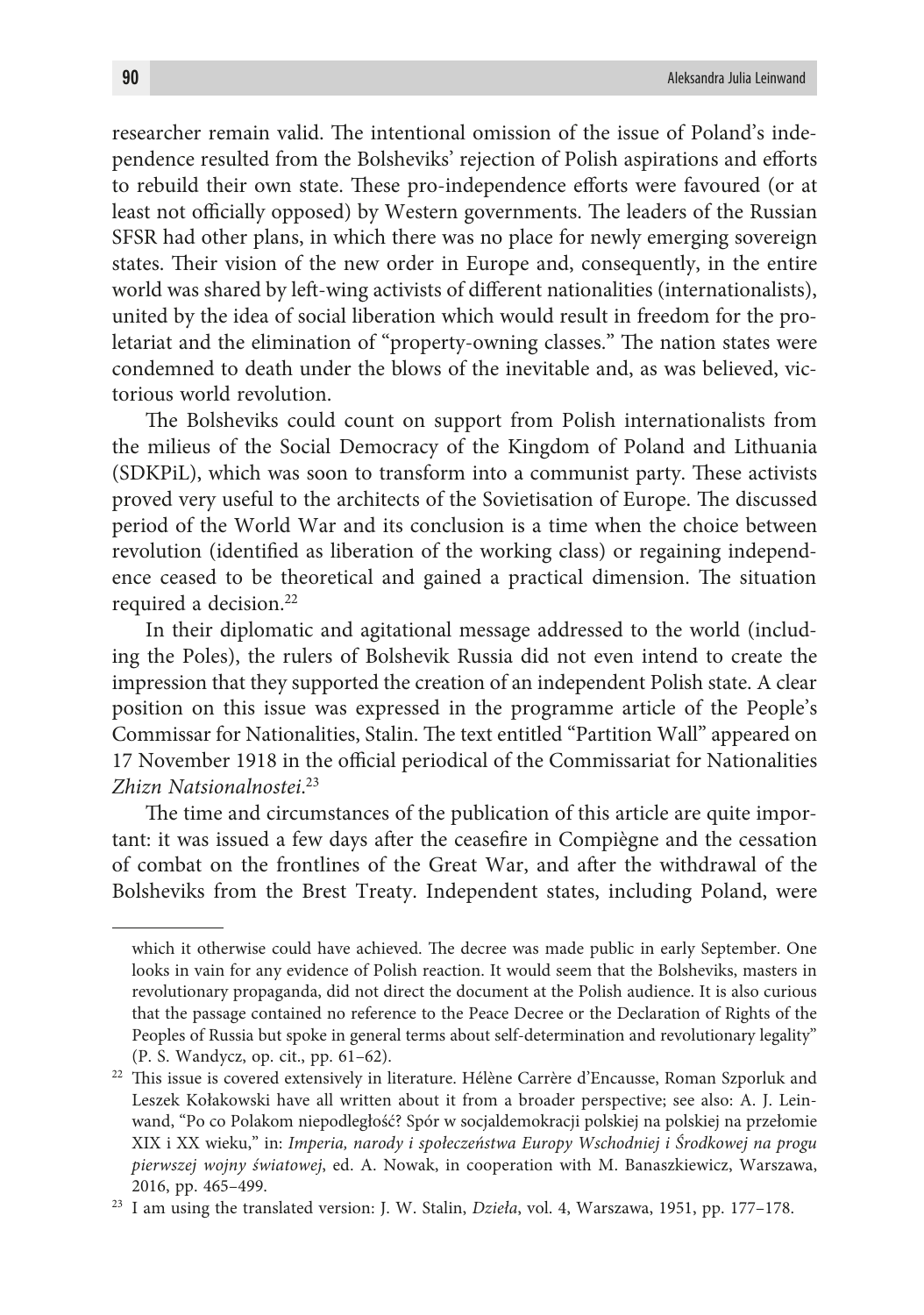emerging from the ruins of the Austro-Hungarian Empire, the German Empire and the German occupation areas. Their existence threatened to disrupt the revolutionary project of the Bolsheviks, while Germany overtaken by the revolution filled with hope. Russia spared no effort to "spill over" the revolution into as large an area as possible. They were operating both through *faits accomplis* and propaganda.

On 17 November, Soviet troops began their march westwards, in pursuit of the German troops leaving the Ober-Ost area (Oberkommando Ost). The objective of the Bolsheviks was to take control of Belarus and the Vilnius region, as well as Latvia and Estonia. Stalin's aforementioned article was published around the launch of the military action.

The author begins by saying that "between socialist Russia and the revolutionary West a partition wall has been erected in the shape of the occupied regions." We then read: "Whereas in Russia the Red flag has been waving for over a year now, and in the West, in Germany and Austria-Hungary, outbreaks of proletarian uprisings are multiplying daily and hourly, in the occupied regions, in Finland, Estonia, Latvia, Lithuania, Byelorussia, Poland, Bessarabia, the Ukraine and the Crimea, bourgeois nationalist 'governments' continue to drag out a wretched existence by the grace of the imperialists of the West whose time is coming to an end."24 Polish historian Wiktor Sukiennicki rightly pointed out that in his writings Stalin placed a sign of equality between Poland and other provinces of the former Russian Empire.25

The People's Commissar for Nationalities was openly contemptuous of the "kinglets" and the "puny 'national' 'governments' [with the words 'governments' and 'national,' tellingly, in quotation marks] which have found themselves between the two tremendous conflagrations of revolution, in the East and in the West."26 The obstacle in the form of the resurgent independent states was to be easily eliminated. "We do not doubt that the mighty waves of revolution in Russia and the West will ruthlessly sweep away the counter-revolutionary dreamers in the occupied regions. [...] We have no reason to doubt that the counterrevolutionary partition wall between the revolutionary West and socialist Russia will in the end be swept away."27

The article entitled "Partition Wall," despite its *par excellence* propagandist nature, must be taken seriously as it provides an overview of the Soviet ethnic policy. This cannot be said of the decree of the Council of People's Commissars with the aforementioned passage referring to the partitions of Poland. Although Stalin's article contains a number of misrepresentations and lies, it can paradoxically constitute a credible source depicting the actual intentions of the Bolsheviks towards the nations of the former Russian Empire.

<sup>24</sup> Ibid., p. 177.

<sup>25</sup> W. Sukiennicki, "Przyczyny i początek wojny polsko-sowieckiej 1919–1921," part 2, *Bellona*, 1963, fasc. 3–4, p. 154. 26 J. W. Stalin, op. cit., pp. 177, 178.

<sup>27</sup> Ibid., p. 178.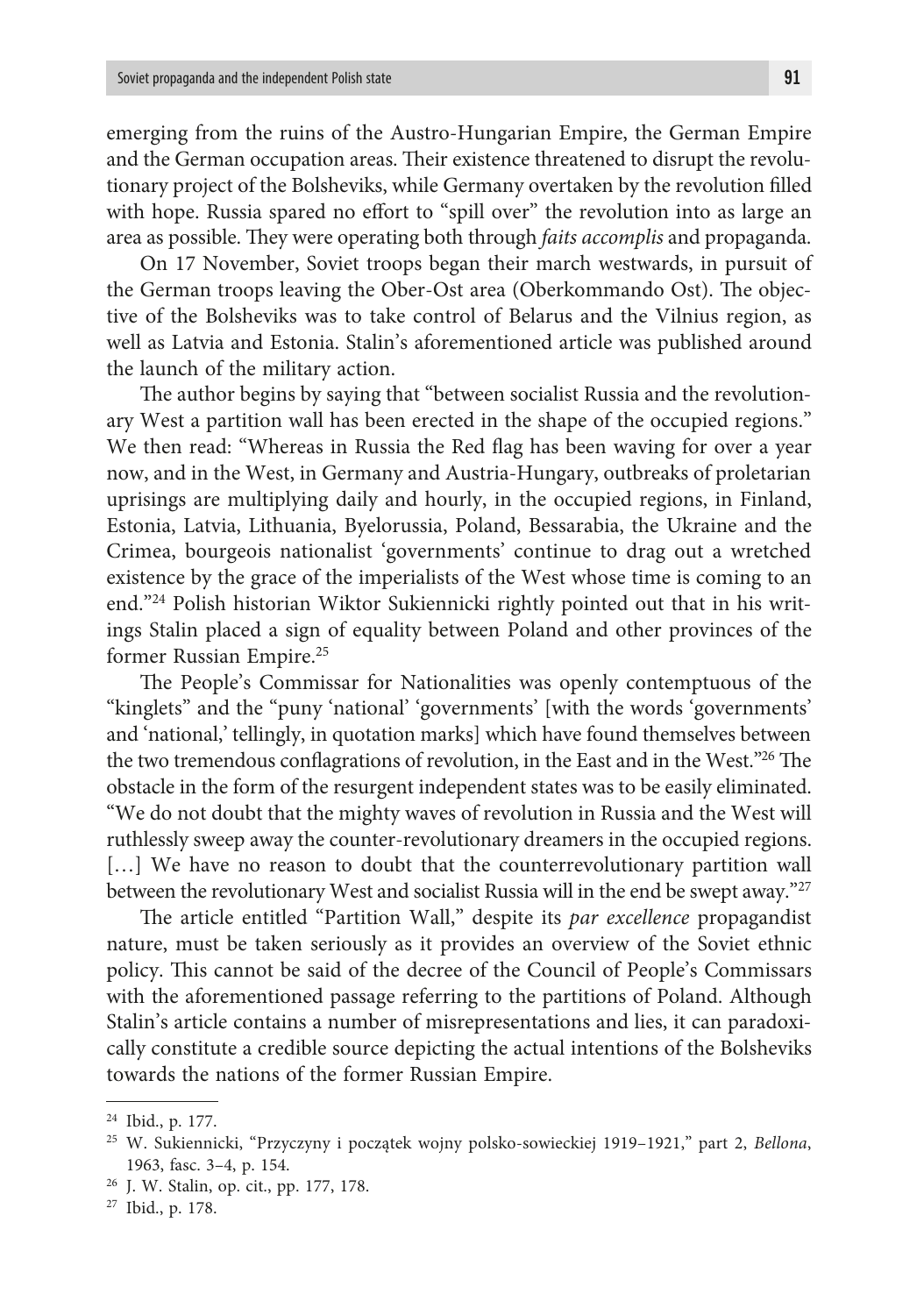On 19 October 1918 at a rally in Petrograd, Trotsky spoke in a similar spirit as the People's Commissioner for Nationalities. He stated, among other things: "The historic hour has come. There comes a time when our brothers in Lithuania, Poland, Ukraine and, I hope, also Finland, will come together under the banner of the RSFSR."28

The thoughts expressed by Soviet politicians at the time were more than just cocky boasts, propaganda platitudes or unfounded threats. The subsequent months would prove that the Bolsheviks implemented these seemingly utopian fantasies, often successfully. They did so by the force of the Red Army bayonets reinforced by the power of ideology and propaganda.

In mid-November 1918, the rebirth of independent Poland became a fact. Released after 16 months of imprisonment at the Magdeburg fortress, Józef Piłsudski arrived in Warsaw, where the Regency Council bestowed upon him military power and the highest command and entrusted him with the mission of forming a national government. The coalition governments and other states were notified by telegrams on the existence of a Polish state. On 18 November, a national government was formed, led by socialist Jędrzej Moraczewski. The newly formed state had no established borders, meaning that armed and diplomatic struggle for their exact location would endure for a long time.

Also within the country, regaining its unity and struggling with the legacy of the partitions and post-war poverty, peace would long not be restored. The downfall of the World War was a period of significant increase in social radicalism in many European countries. The councils of workers' delegates forming on Polish soil and the manifestations under the red banners were associated explicitly (although not always strictly, since both socialists recognising Poland's independence and communists striving to make it a "republic of councils" were present on the political scene) with the Eastern models.

The instability and social unrest were favourable to the Bolsheviks, who skilfully fuelled them with the intention of transferring the "flame of revolution" to the West. A conflict between sovereign Poland and red Russia was bound to occur. The armed clashes which began in early 1919 simultaneously sparked the nearly two-year-long Polish-Soviet War. Poland had to confront not only the guns of the Red Army, but also the powerful pressure of the Soviet agitation and propaganda apparatus (agit-prop). The fight took place on military, political and diplomatic levels, but it was also a psychological, ideological and propagandist war. The reborn Polish state was confronted with a propaganda state born after the October coup, as Bolshevik Russia was aptly described by an American historian.29

The propagandist war was imposed on Poland even before the beginning of the armed clashes. The article "Partition Wall" discussed above may be regarded

<sup>28</sup> Quote after: W. Sukiennicki, op. cit., part 2, p. 152.

<sup>29</sup> P. Kenez, *The Birth of the Propaganda State. Soviet Methods of Mass Mobilization, 1917–1929*, Cambridge–London–New York, 1985.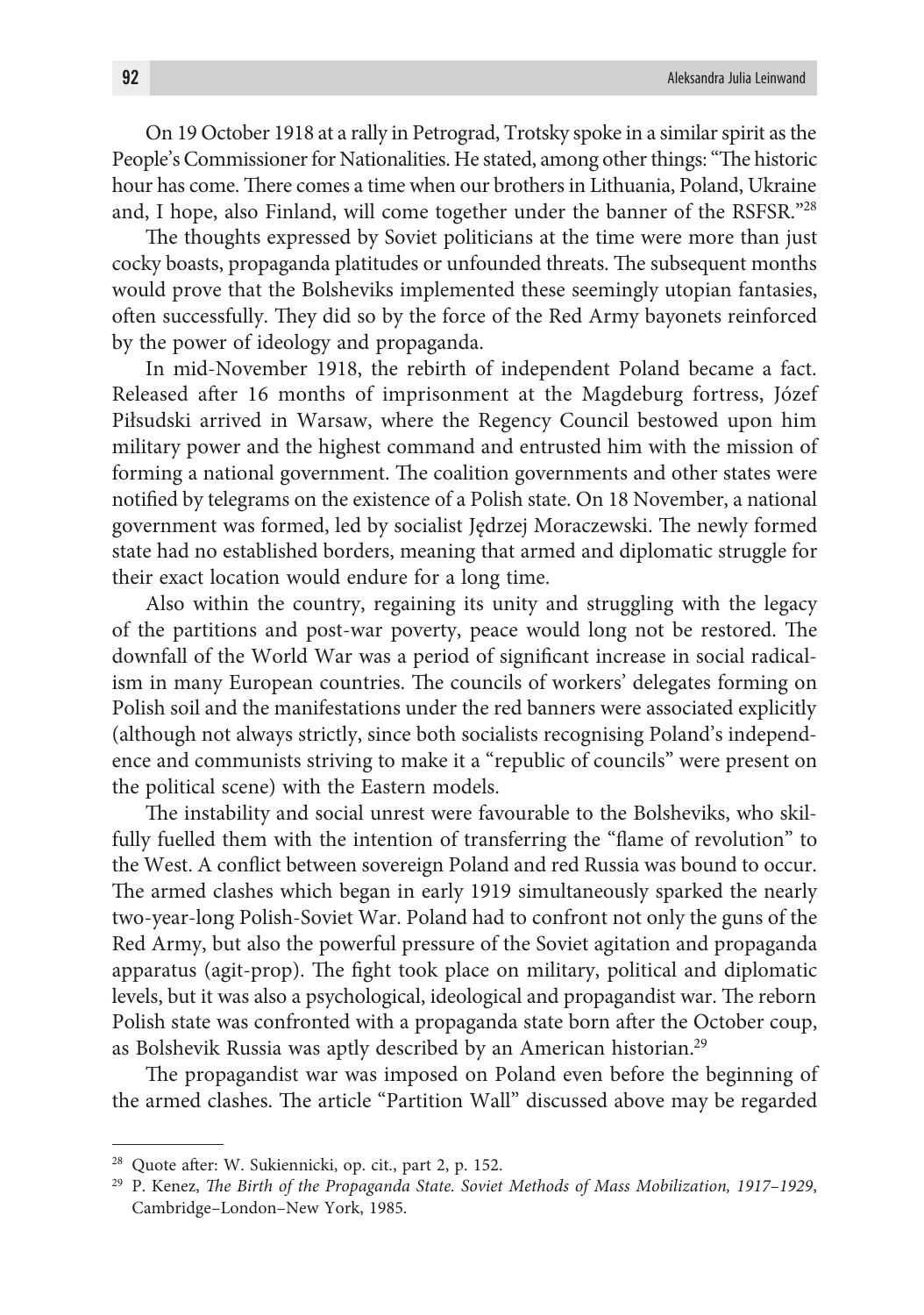as its first manifestation. The subsequent offensive of Soviet Russia, conducted by means of political weapons, i.e. violent agitation and propaganda directed against "white" Poles and in favour of "Soviet Poland," significantly boosted military action and the political and diplomatic campaign.

This psychological war, conducted at the level of public awareness, was aimed at influencing human minds, shaping attitudes and changing the way of thinking. In this flood of anti-Polish propaganda from the period of the 1919–1920 war, one can distinguish messages referring to the issue of Poland's independence and the rebirth of the Polish state. The agitational messages did not always relate to the subject directly, sometimes it was expressed by means of symbols (such as the image of the White Eagle serving as the Polish coat of arms), but the independent Republic was always an object of disdain and attempts were made to convince the audience that "bourgeois" Poland was not in fact a sovereign state. According to this line of reasoning, true freedom was to be brought to Polish workers and peasants on Red Army bayonets. The considerable financial resources allocated to propaganda in war-ravaged and starving Russia seemed to be well invested from the point of view of those who ruled the country. The Bolsheviks were counting on the support of the "conscious" Polish population and believed that a revolution would break out in Poland. This was supposed to lead to the establishment of "red Poland": a state (as politicians and agitators proclaimed) friendly towards Soviet Russia… and strictly subordinated to it.

In reality, however, there was the Republic of Poland, a country considered hostile from the beginning, against which the RSFSR waged war. Poland was described in speeches and propaganda texts with epithets considered offensive by the Bolsheviks. It was therefore treated with contempt, defined as "white," "noble," "lord," "bourgeois," "imperialist."30

The Bolsheviks attributed great importance to the notion of Independent Poland. This term was usually accompanied with quotation marks, which reflected their attitude towards the reborn Republic of Poland. Precedence in this matter should be attributed to the Polish communists residing in the territories of the RSFSR, who, almost immediately after Poland's declaration of independence, began to disavow the newly created state. Accusations were manifold; the so-called Independent Poland was claimed to be "a servant of the international counter-revolution," a puppet state of the Entente government. These allegations (previously present mainly in the Polish communist press) began to be disseminated by Russian journalists and agitators during the already ongoing Polish-Soviet War, when anti-Polish propaganda intensified in Soviet Russia. Poland was portrayed as a failed state, dependent in every respect on the West, and at the same time as an invasive, imperialist force. These latter accusations referred to the still undetermined Polish borders in the east. The Polish side was accused of seeking

<sup>30</sup> Cf.: A. J. Leinwand, *Czerwonym młotem*…, passim.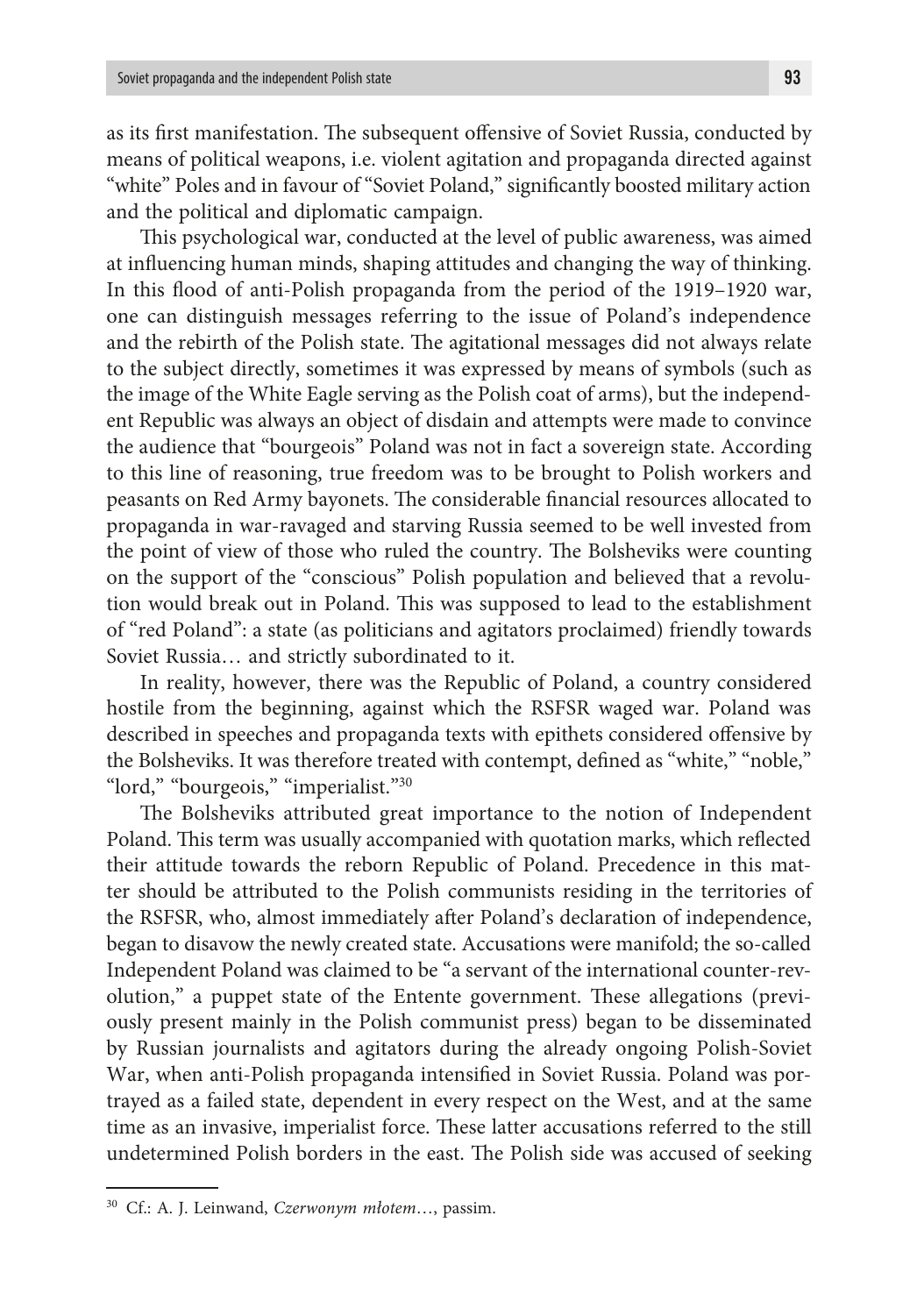to restore the pre-1772 shape of its territory (i.e. from before the partitions), which reached much further to the east. In concert with the Polish communists, the subject of Polish "independence" was ridiculed by the Bolsheviks; Poland was accused of oppressing its own workers and peasants, as well as the Ukrainian, Belarusian and Jewish population. It was repeatedly asserted that in the so-called Independent Poland the workers were more oppressed and that there was greater poverty and injustice than during the partitions. At the same time, Lenin, and other politicians and propagandists after him, repeatedly emphasised that they recognised the independence of Poland. It was supposed, however, to be independence in the Soviet fashion.

It should be noted that the Soviet propaganda message varied according to rapidly changing circumstances and its recipients. The Soviets adopted different styles when addressing their own civilian population, soldiers (Russian or Polish), foreign recipients (e.g. governments or residents of Poland, England and France), etc. One example can be the so-called Soviet peace offensive, which was carried out at the turn of 1919 and 1920 on a great scale and on various levels. In his diplomatic notes addressed abroad, the People's Commissar for Foreign Affairs, Gieorgiy Chicherin, asserted "a strong desire to end all conflicts with Poland."31

A month later, the Council of People's Commissars addressed the government and the Polish people with a statement reiterating the peace offer. The message of this text, although full of propaganda slogans, is of a serious nature, and not just a propaganda leaflet. Lenin, Trotsky and Chicherin, who were signed underneath, claimed that the RSFSR "had recognised and does recognise completely and unconditionally the independence and sovereignty of the Republic of Poland," and that this recognition was based "…on the unshakeable principle of national self-determination."32 Practice proved that the Bolsheviks treated the notion of "self-determination" instrumentally; it was one of their propaganda tricks.

The campaign for the conclusion of peace with Poland was, however, dominated by appeals (addressed to both Russians and Western European societies) characterised by militancy, with a message clearly and violently propagating the ideas of revolution. Such was the nature of, for instance, the statements and texts signed by the Third International. In February 1920, the periodical *Kommunisticheskiy Internatsional* published an article by Grigory Zinoviev entitled "To the workers of all countries. On the Polish issue."*<sup>33</sup>*

This text is very characteristic and, what is important, it was signed by the Chairman of the Comintern's Executive Committee, therefore it should be treated as the official position of the Third International, and thus as the official position of

<sup>&</sup>lt;sup>31</sup> Note of 22 December 1919 addressed to the Polish Prime Minister Leopold Skulski; Polish translation: *Powstanie II Rzeczypospolitej*…, doc. 270, p. 536.

<sup>32</sup> Declaration of 28 January 1920 in: ibid., doc. 272, p. 539.

<sup>33</sup> *Kommunisticheskiy Internatsional* 1920, no. 20, cols. 1393–1398; text dated 17 II 1920; (the title and quotes in my translation).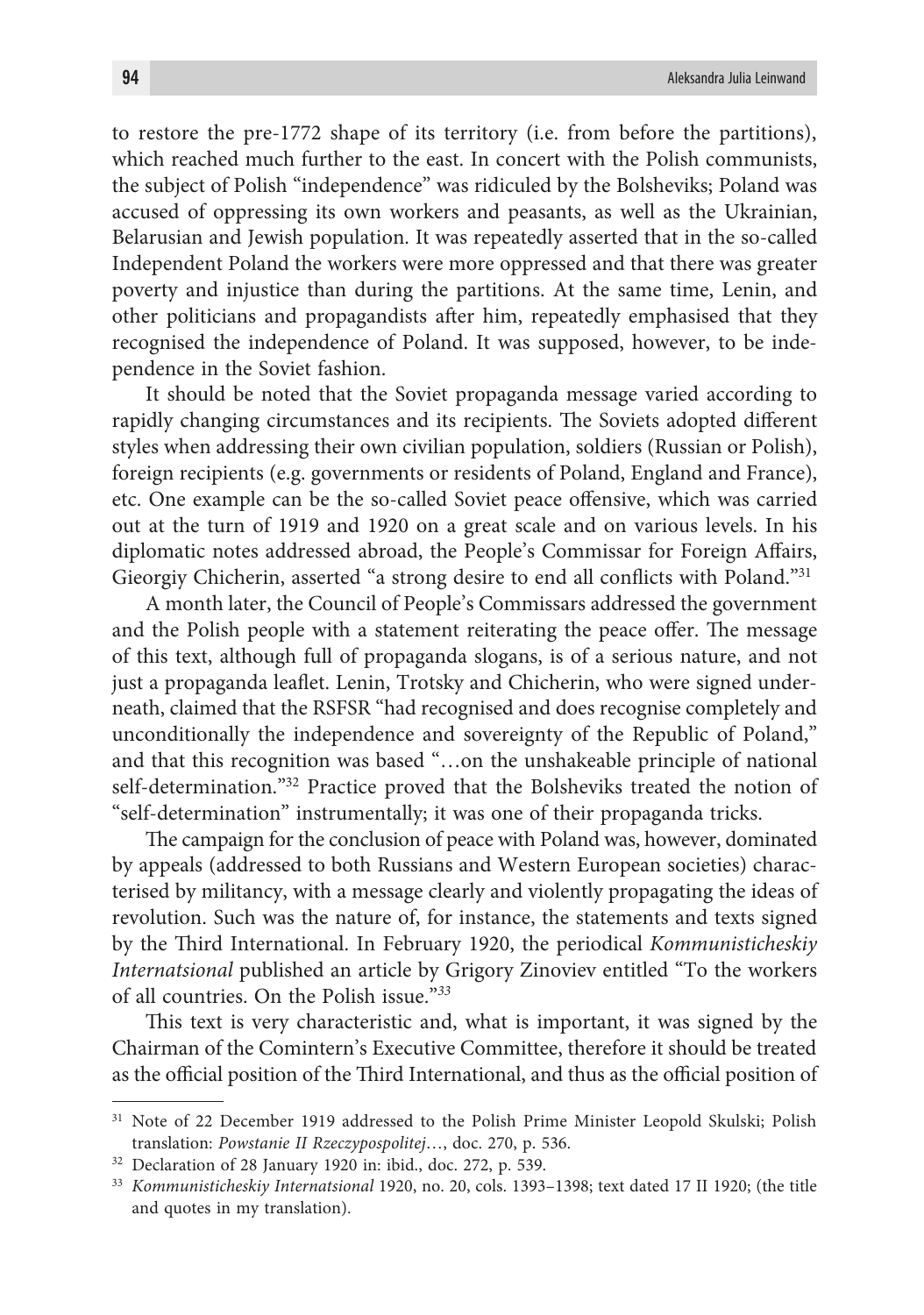the authorities of the RSFSR. Worth emphasising is the elaboration on the issue of Poland's independence. Here is how it was described to "workers of all states": "Independent Poland was born not in the wake of the rise of the Polish masses. [...] The ruling classes of landowners and capitalists in Poland have exploited the banner of independence so as to bargain for their own influence during the war with the three governments with whom they were tied throughout history. [...] Poland obtained a certain independence only because imperialism had collapsed in Russia and Germany under the pressure of the people's masses."

As one can see, Polish matters were depicted here in a completely different light than in the communications addressed to the Poles. The explicit or somewhat veiled (depending on the needs) denunciation of Poland's independence was a recurring theme in Soviet propaganda, especially in its variety directed to its own society and towards the West.

As mentioned above, from the beginning of the armed conflict with Poland, Soviet politicians and propagandists had been accusing their opponents of imperialist aspirations.34 These accusations intensified in the spring of 1920 and reached their climax in the summer, in the decisive phase of the war.

After the winter of 1919/1920, when both sides of the conflict were conducting diplomatic activities and, simultaneously, intensive preparations for an armed resolution, the eastern offensive of the Polish Army (known as the Kiev Expedition) began on 25 April, in consultation with the allied Ukrainian forces of Ataman Semen Petlura. The attack was led by the Chief of the Polish State and the Commander-in-Chief, Józef Piłsudski. He knew Russia well and believed that any strong Russian state, regardless of its political colour, posed a serious threat to Poland. As he was carefully observing the Bolsheviks' progress towards the West and their war preparations in parallel with a "peaceful" diplomatic campaign, he decided to initiate a pre-emptive action. The political objective of the Kiev Expedition was the restitution of Transnistrian Ukraine allied with Poland, while the military goal was to eliminate the Bolshevik forces operating in the area.<sup>35</sup>

Four years after these events, Marshal Piłsudski himself explained the motives of his actions in the following manner: "It was an undeniable fact that […] Soviet Russia waged a war with us with the ambition of imposing on us, Poles, a system identical to theirs, the Soviet system that is, and baptised their goal as a revolution from the outside. The fact that this was the purpose of the war was very well known to me, and that is why I declare straight away that I personally conducted the war for no other reason than to ensure that this revolution from the outside

<sup>&</sup>lt;sup>34</sup> This was a well-thought-out policy of informing, or more precisely: disinformation, about Polish-Soviet relations. It followed the recommendations by Chicherin, who, in a note to Lenin, wrote in mid-February 1920: "If war breaks out, it is absolutely necessary that the Polish government be held entirely responsible" (after: A. Nowak, *Polska i trzy Rosje. Studium polityki wschodniej Józefa Piłsudskiego [do kwietnia 1920 roku]*, Kraków, 2001, p. 508).

<sup>35</sup> W. Suleja, *Józef Piłsudski*, Wrocław, 1995, p. 221.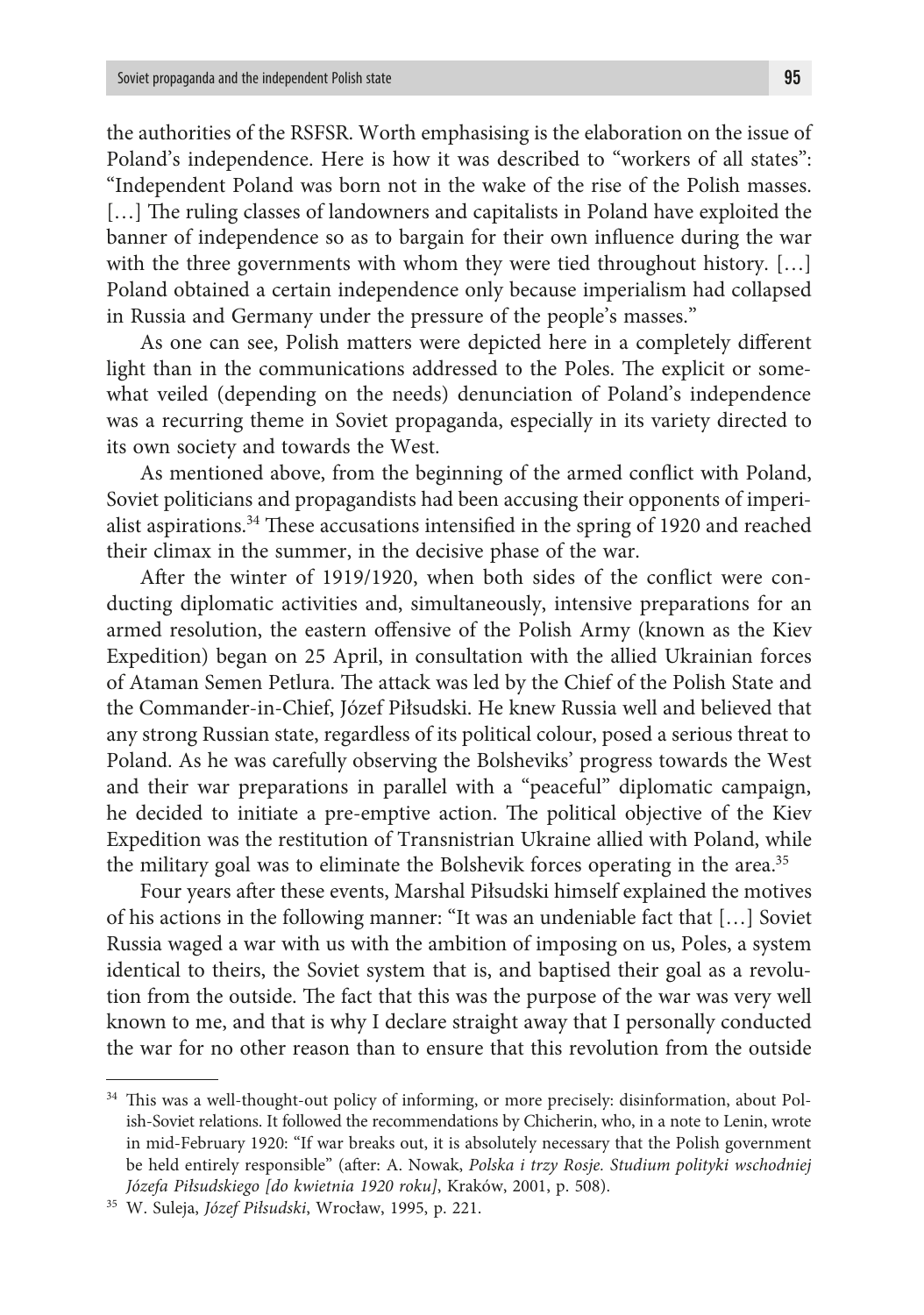was not brought to us by Soviet bayonets. Poland has been at war with the Soviets since 1918, even though it was a year when Poland had begun to live independently only over the two final two months.

I had also set myself back in 1918, independently of anyone, a clear goal for the war with the Soviets. Namely, I decided that all forces should be exerted, even as far away as possible from the places where new life was hatching or being forged, to subvert all attempts and temptations to impose on us, once again, a life strange to us, a life not governed by ourselves."36

The response of Soviet propaganda to Piłsudski's offensive was a flood of leaflets, drawings, posters, press publications and political speeches at numerous rallies and meetings, with the campaign gaining momentum since the end of April. Another tool used in the psychological war with Poland were agitation trains with propaganda materials and "instructors" on board that were travelling the country with the task of educating and inciting the population. Over time, numerous films, poems and songs condemning the "white Poles" were also written.

During that time, one could witness the intricacies of Soviet agit-prop in the swift adaptation of the propaganda message to new circumstances. The crimes of "Polish masters" and Polish imperialism were repeatedly mentioned and written about this entire time, along with assurances of respecting Poland's independence and lack of hostile intents towards it. Soviet propaganda consistently depicted the Kiev Expedition as a Polish attack on Russia. "They have invaded us," wrote Nikolai Bukharin on 27 April; he was probably the first to do so, and the phrase had become binding from then on. Soviet politicians and propagandists presented the Polish offensive in Ukraine as if it was an "assault," and an "assault" on Russia at that. The recipients of the propaganda campaign could get the impression that the Polish Army was marching towards Moscow. It was a measure of deeper political and psychological significance, used as deliberately as possible to unite and motivate the entire society to fight. In response to Piłsudski's offensive, a nationwide alarm was raised because of the alleged threat to Russia. It was in the spring of 1920 that a significant change in the Soviet propaganda communication took place. The war was portrayed not only as a class struggle (as was the case since the Bolshevik coup in relation to the battles fought by Russia on many fronts), but also as a national one. They began to refer to the notion of Russia in its traditional and historical sense, as well as to patriotic feelings, which shortly beforehand had seemed unthinkable. This tendency would intensify and become evident in the various "products" of the Soviet anti-Polish propaganda.<sup>37</sup>

The first major manifestation of this new approach was the proclamation *To All Workers, Peasants and Honourable Citizens of Russia!* published on 29 April by the All-Russian Central Executive Committee (VTsIK) and the Council of

<sup>36</sup> J. Piłsudski, *Pisma zbiorowe*, vol. 7, Warszawa, 1937, pp. 146, 147.

<sup>37</sup> Cf.: A. J. Leinwand, *Czerwonym młotem*…, pp. 99–100.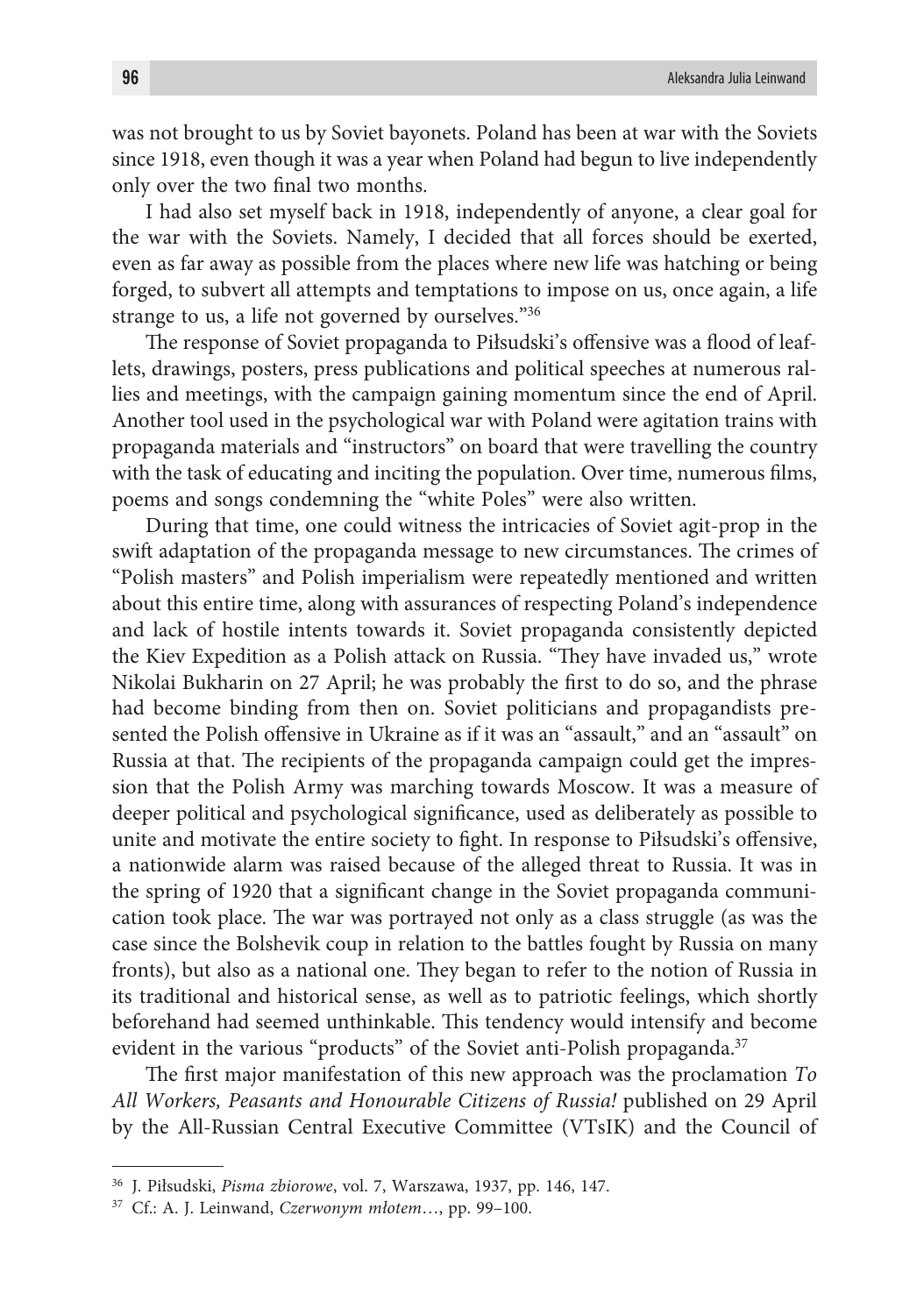People's Commissars of the RSFSR.<sup>38</sup> Signed by the chairman of the VTsIK, Mikhail Kalinin, as well as Lenin, Chicherin, Trotsky and People's Justice Commissar Dmitry Kursky, it expressed the official position of the Soviet authorities. The lengthy document draws attention to the perception of Poland's independence. The authors of the proclamation assert its recognition in several places, but the further elaborations on this issue, although present in the propaganda slogans, clearly show the true intentions of the Soviet. After calls to fight the "Polish masters" and assurances of triumph over them, it is also stated: "After we have routed Pilsudski's bands, the independence of Poland will still remain inviolable for us. With the Polish proletariat and the Polish peasantry, who will become absolute masters in their country, we shall without difficulty form a fraternal alliance. Only the gentry and bourgeoisie who are our common enemies keep us apart." Among the slogans ending the proclamation were, among others:

### "Long live independent workers' and peasants' Poland!"

or

"Long live the Soviet Ukraine! Long live Soviet Russia!"<sup>39</sup>

Poland was therefore granted the right to independence, but only the victorious workers and peasants were to enjoy it. In other words, it was meant to be independence under a red (revolutionary) flag rather than a white and red one (the colours of the Polish national flag symbolising the Reaction, according to the Bolsheviks). What is more, it was supposed to be sovereignty, but in a "fraternal relationship" with the Soviet Republic. The upcoming months were to prove that these words were not just propaganda platitudes, boasts and threats, as the Bolsheviks truly attempted to put their programme into practice. Ukraine was also expected by the propagandists to become a Soviet state, just like Russia.

The text ended with one more noteworthy slogan: "Let us say to the proletarians and peasants of Poland: For our freedom and yours!"40 This statement has already been mentioned above. After some modification it turned out useful also for the Bolsheviks. Interestingly, both the cited slogan and comments on the "fraternal union" between Poland and Russia were first included in the proclamation of the Provisional Government in March 1917. We can see here the variety of means, subjects and motifs that Soviet propagandists used to resort to in order to reach the largest and most diverse audience possible with their message.

On 1 May, the newspaper *Izvestia* featured, on its front page, one of the most important propaganda texts of the 1920 war. This was Trotsky's proclamation

<sup>38</sup> For the text in its original language, cf.: *Dokumenty i materiały do historii stosunków polsko- -radzieckich* [hereinafter: DiM], vol. 3, *kwiecień 1920 – marzec 1921*, Warszawa, 1964, doc. 9.

<sup>39</sup> Ibid., p. 19.

<sup>40</sup> Ibid.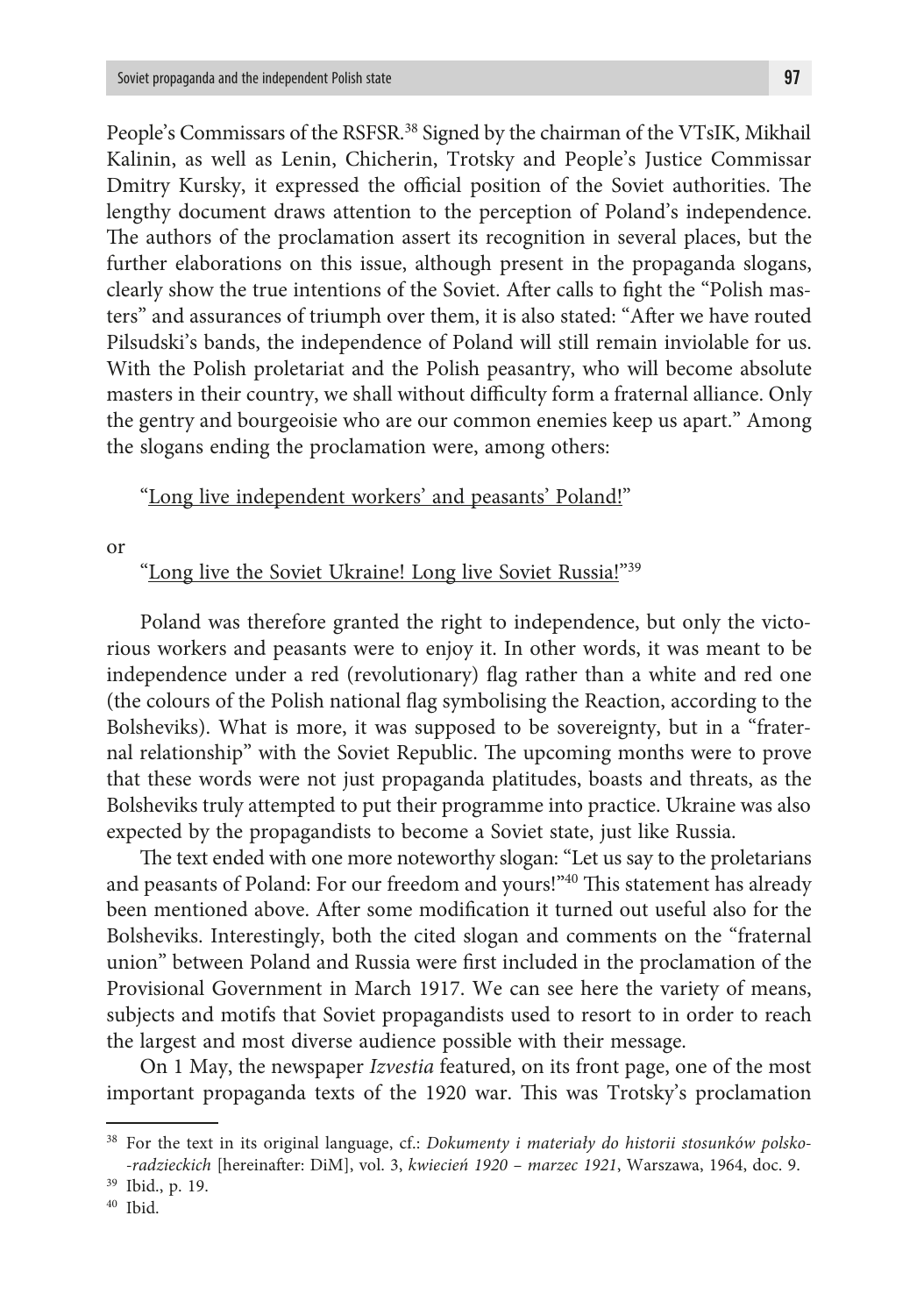(also issued in the form of leaflets) entitled *Death to the Polish Bourgeoisie.*41 It reads, among other things, that "nowhere in the world is there a bourgeoisie greedier, more corrupt, insolent, frivolous and criminal than the gentrified bourgeoisie of Poland." The Marxist arsenal of epithets directed at class enemies was complemented here with the colours of traditional Russian nationalism. During the Polish-Soviet War such combinations became commonplace. The Bolsheviks were right to assume that propaganda addressed to the mass audience would be more accessible, and thus more effective, should it exploit national rather than class arguments.

The proclamation ends with the following sentences, printed in bold:

**[…] we all, as one man, will swear to defend the Soviet Republic from the unbridled Polish bands. The rebuff we shall give will be merciless and irresistible. Death to the Polish bourgeoisie. Over its corpse we shall conclude a fraternal alliance with workers' and peasants' Poland.**

The motif of "the corpse of White Poland" also appeared in one of the speeches by Trotsky, and then in the famous order of July 1920, which is going to be discussed below. Such expressive images characteristic of war propaganda were intended to unambiguously encourage the recipients to battle with the hated enemy.

It was probably then, after 25 April 1920, that we witnessed the birth of a phenomenon that could be described as "Soviet patriotism." It was extremely useful to the leaders at the Kremlin, as it conferred new quality on the rejected notions of traditional patriotism and thus "rehabilitated" them. The new concept created by ideologists and propagandists had a practical application. It allowed, for example, the fight for Soviet Ukraine or Belarus not only in the name of internationalism, but also in the name of traditionally understood patriotism. This sociotechnical trick made it possible to lure many people who had so far been intransigent towards the new system to the side of Bolshevik Russia. Soviet agitation and propaganda skilfully pinpointed the enemy. In view of the perspective, or even the necessity, of defending Russia against the "White Poles" (as the propagandists presented it), ideological divisions seemed to blur. In the minds of Russian patriots, the idea of fighting in defence of the "one and indivisible" was being born.

The most spectacular example of such an attitude was the engagement of the Russian general Alexei Bruselov and other higher commanders of the Tsarist army in the war with Poland. In speeches and propaganda texts, Soviet politicians could now suggest a model to follow. In the name of a higher necessity, which, according to the authors of the propaganda message, was to defend the independence of the Russian nation, people of very different convictions were now uniting.42

<sup>&</sup>lt;sup>41</sup> The quotes are from a copy of a leaflet preserved in the collection of the Historical Library in Moscow (print, 1 p.).

<sup>&</sup>lt;sup>42</sup> It is worth citing the remarks on this subject made by Tadeusz Teslar, the author of a classic book from the interwar period devoted to the Bolshevik propaganda with regard to Poland. He stated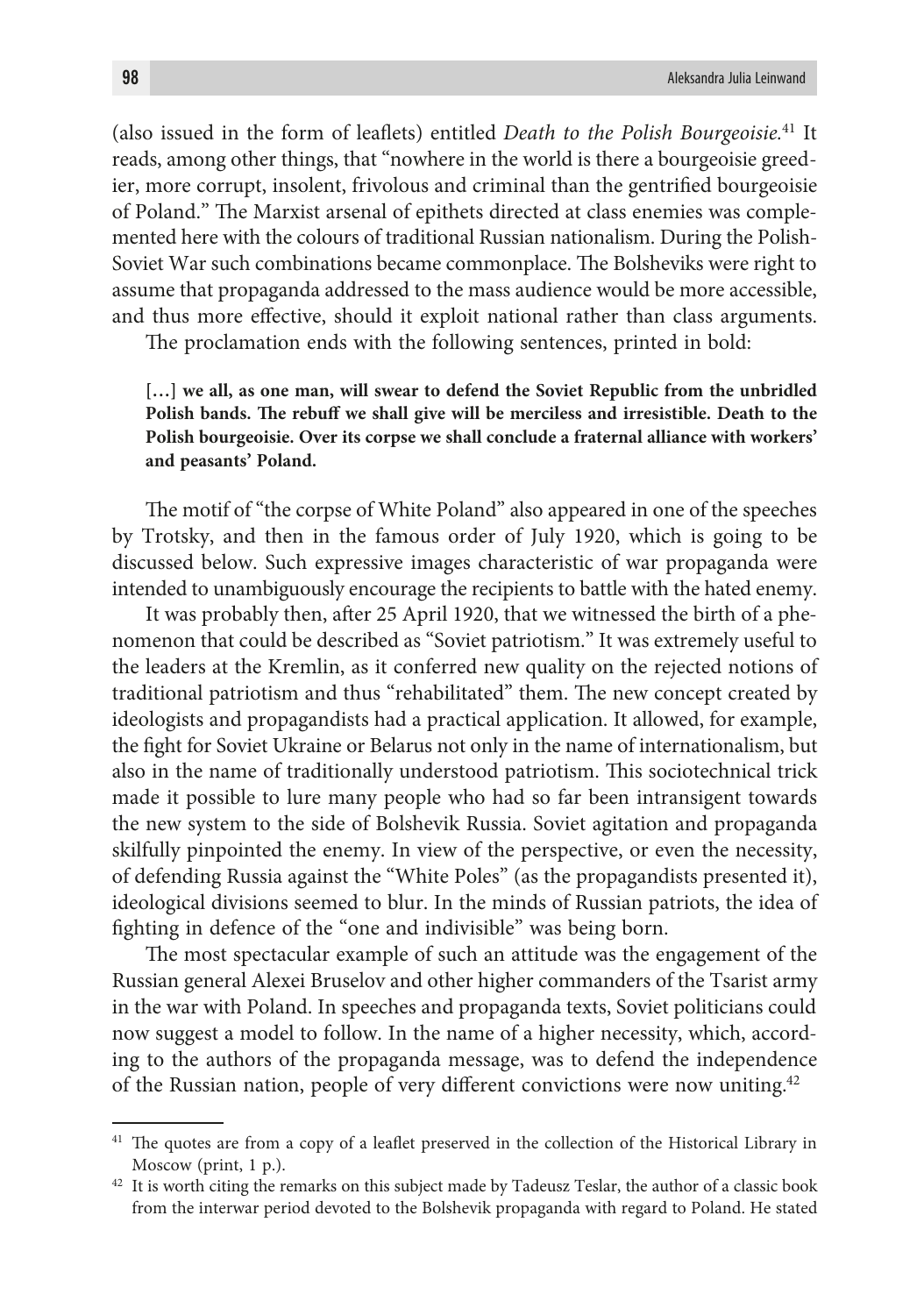The period of the greatest successes of Polish troops on the front and the seizure of Kiev (8 May 1920) saw the emergence of a veritable "propaganda storm" directed against Poland. Rallies condemning the "Polish invasion" of Soviet Russia (sic!) were held in cities of all Soviet republics.

On 18 May, the Executive Committee of the Communist International issued the proclamation *To the Proletarians of All Countries*, 43 presenting a picture of the ongoing war intended for recipients in the West. This message was part of a largescale campaign (of a global scope, without exaggeration) of the RSFSR. Through its emissaries and agents, the Soviet government campaigned for the benefit of Bolshevik Russia in numerous countries.44

Let us quote just one passage from the extensive Comintern proclamation:

Workers of all coalition countries! Take to the streets, organise demonstrations and strikes under the slogan Down with supporting counter-revolutionary Poland! The coalition should keep its hounds—Polish capitalists and landowners—at leash and make a fair peace with Soviet Russia.

Certain motifs and images were recurring in various types of propaganda materials. The list of slogans used to decorate the agitational train named after Lenin included the following text: "White Poland is a rabid hound of the bourgeoisie. Chain her up!"45 And in early June, the front page of *Pravda* once carried the following appeal: "The rabid dogs of Polish imperialism must be destroyed!"46

The image of a rabid dog symbolising Poland was also placed on agitational posters. The heated atmosphere of that time, and anti-Polish emotions, skilfully fuelled by the Bolshevik leadership, are very aptly reflected in two famous posters by Victor Deni (Denisov, 1893–1946).

The first one depicts an enraged dog with a copious moustache in the style worn by the Polish nobility in ancient times, with a feathered cap, and a crowned eagle (coat of arms of Poland) on the medallion hanging around the animal's neck. The inscriptions in Russian proclaim: "The most honourable Poland. The Entente's

that "one great propaganda trick employed by Trotsky was his announcement of the declaration made by Brusilov, the former Tsarist general, who offered his services to the Bolsheviks in the war against Poland. This was to prove that the war between Russia and Poland was considered a national war in Russia, a popular war. It was meant to assert before the world that the Soviet system had been recognised by Russian patriots as a form of government that would guarantee the protection of Russia's national interests against external enemies". (T. Teslar, *Propaganda* 

*bolszewicka podczas wojny polsko-rosyjskiej 1920 roku*, Warszawa, 1938, p. 126). 43 The proclamation was published in the periodical *Kommunisticheskiy Internatsional* of 14 June 1920, cols. 1861–1864; Polish translation: DiM, vol. 3, doc. 30.

<sup>44</sup> Cf.: E. M. Carroll, *Soviet Communism and Western Opinion 1919–1921*, Chapel Hill, 1965.

<sup>45</sup> A. J. Leinwand, *Sztuka w służbie utopii. O funkcjach politycznych i propagandowych sztuk plastycznych w Rosji Radzieckiej 1917–1922*, Warszawa, 1998, p. 146.

<sup>46</sup> *Pravda* of 4 VI 1920.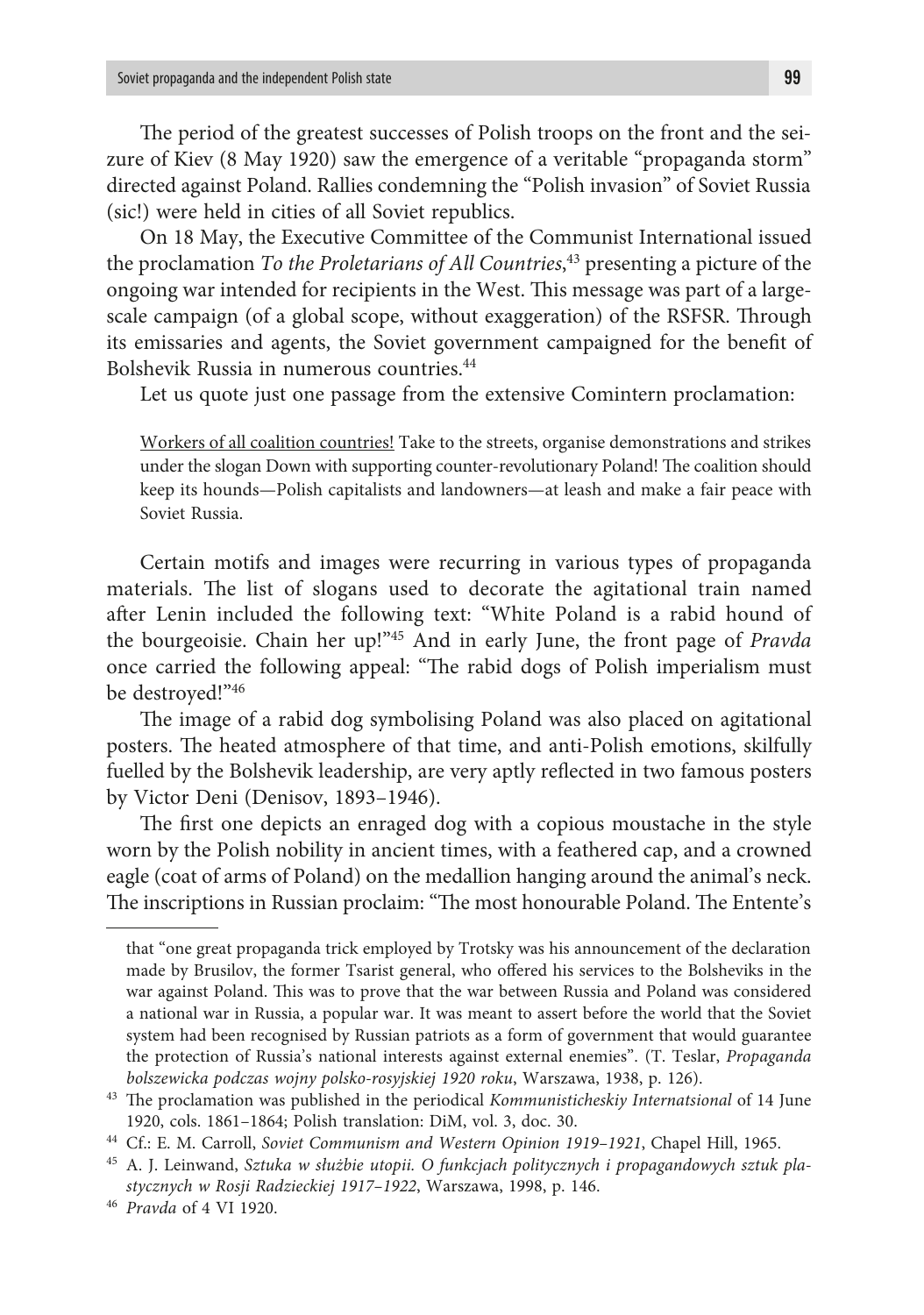last dog," and below: "The Polish property-owners want to squash the workers' and peasants' Russia. Death to the noble lords!"

The second, twin poster by the same author can also be classified as a "zoological" composition. It is a lithography titled *Pig Trained in Paris*, depicting a fattened animal sitting in the hands of a French general. The pig is wearing a *krakuska* cap with an inscription in white on its rim: "The most honourable Poland" (as in the case of the dog). In its front hoof, the moustached animal is holding a document bearing the inscription "1772 borders" (i.e. the pre-partition Commonwealth borders), and it is drooling all over it. This scene was intended to show the audience, in an overly illustrative manner, the unrestrained territorial appetites of Poland and its total dependence on France. It was suggested that Poland, despite its "imperialist" aspirations, was in fact weak and passive. Such an opponent should not arouse fear, only contempt.<sup>47</sup>

The Bolshevik Russia had many enemies, both abroad and internally, who would combat the new regime on the frontlines of civil war. The latter included, among others, the armed forces of the so-called White Russia, commanded in various periods after 1917 by Admiral Alexander Kolchak and generals Anton Denikin and Pyotr Wrangel. In late spring 1920, the Poles found themselves at the top of the hierarchy of enemies of the Soviet republic. This was expressed in a very simple, clear and concise manner by Vladimir Mayakovsky (1893–1930) in his captions to one of the "Rosta windows."48 When addressing "his comrades workers and peasants, the young, the old and the children" the poet reminded them that their "greatest enemies" were: "1. Piłsudski and the tribe of masters, coming to restore autocracy," and only in the second place was "General Wrangel, the headsman of the South." In the conclusion, the author calls on everyone to fight to "demonstrate strength to both the master and the baron."49

In early June the Polish front was broken by Budyonny's cavalry, leading to the retreat of the Polish Army from Ukraine. On 10 June the Polish troops left Kiev. In response to the new situation on the front, the Bolsheviks adjusted their propaganda message.

At the time of the Poles' retreat in Ukraine, the RSFSR authorities conducted an "explanatory campaign," mainly to shape the opinions of the West, but also

<sup>&</sup>lt;sup>47</sup> Copies of both posters can be found, among others, in the iconographic collections of the Russian State Library in Moscow; for reproductions see: A. J. Leinwand, *Czerwonym młotem*…, Fig. 13 and 14.

<sup>48</sup> ROSTA, the Russian Telegraph Agency established in September 1918 as the "central Soviet information body for the entire RSFSR" (cf: *Dekrety Sovetskoy vlasti*, Moskva, 1964, pp. 296- 297). An important area of Rosta's activity was its work in the field of culture and education, including the publication of agitational posters, the famous "windows of satire." Handmade and primitively reproduced posters were placed on display windows, hence their name (see: S. White, *The Bolshevik Poster*, New Haven–London, 1998, pp. 65–89). 49 V. Mayakovsky, *Polnoe sobranie sochinenii*, vol. 3, Moskva, 1957, p. 103.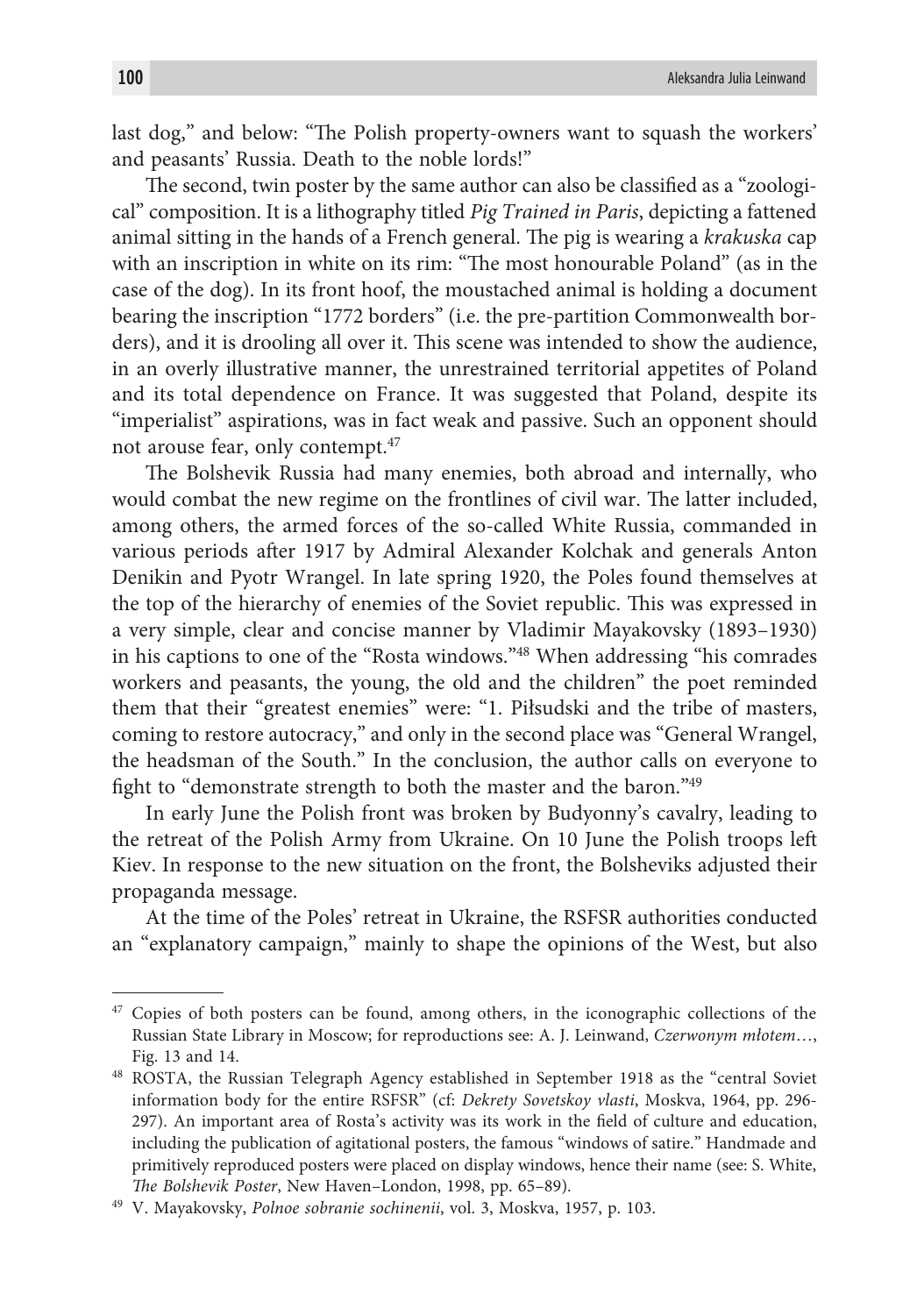for internal use. Lies about the alleged destruction and arson (including Orthodox churches) supposedly committed by the Poles leaving Kiev were spread. This fictitious news was included in a note sent on 11 June by the governments of Soviet Russia and Ukraine to those of Western countries. The texts expressed outrage at the unprecedented barbarity and cruelty of Poles, thus portraying the events in a positive light for Bolshevik Russia. The author of the note, Chicherin, expressed the holy indignation of a humanist at the alleged destruction of the Dormition Cathedral in Vladimir.50 The world was given an unequivocally negative image of a Polish barbarian and a positive image of a cultured Russian (Bolshevik). Such a message was designed to discredit Poland in the eyes of the West and to convince cultured Europeans (even if critical of Bolshevism) of the peaceful and human nature of Soviet Russia. It was pointed out that supporting "imperialist Poland" would lead to similar crimes, urging the West to cease providing it with any assistance.

Basically the same content, but expressed in slogans: briefly and much more bluntly, was disseminated inside the country. On 13 June, in a propaganda text published on the front page, the newspaper *Pravda* was crying out: "The torturers are still alive. Death to the torturers!" These appeals referred to the "Polish White Guard," which allegedly "blew up Kiev after depriving it of light, water, railways and bridges, cultural monuments and livelihoods."51 On the same day *Izvestia*'s front page carried an article by Lev Kamenev entitled "The Enemy Is Vile, Despicable and Cruel."*<sup>52</sup>*

By the end of June, the intensive preparations for the Red Army's counteroffensive on the Western Front were concluded. The activities also covered the political and propagandistic aspect of the planned military operation. On 2 July 1920, the commander of the Western Front, Mikhail Tukhachevsky (1893–1937), issued order no. 1423 in Smolensk, addressed to the commanders of individual armies. It was to be read in all units on the day before the attack began.

There were at least two published versions of this order, both of which differed from the original one.53 Here are the most representative fragments of the translation of the text printed in the newspaper *Krasnoarmeets* on the day of the launch of the great Bolshevik offensive: **"TO THE WEST! An order to the troops of the Western Front.** Soldiers of the Red Army! The time of reckoning has come! Our troops across the front are now on the offensive. Hundreds of thousands of soldiers have prepared themselves to deliver a terrible blow to the enemy. The great duel

<sup>50</sup> For the text of the note in Russian, see: DiM, vol. 3, doc. 44. For a clarification of false information contained in the note, see: A. J. Leinwand, *Czerwonym młotem*…, pp. 126–127. 51 *Pravda* of 13 VI 1920.

<sup>52</sup> *Izvestia* of 13 VI 1920.

<sup>53</sup> All indications are that the archive contained the first draft version of the order and that the text (without any cuts or stylistic corrections) was published in an annex to book by N. Kakurin, V. Melikov, *Grazhdanskaya vojna v Rossii: Vojna s belopolyakami*, Moskva–St. Petersburg, 2002, pp. 669–670.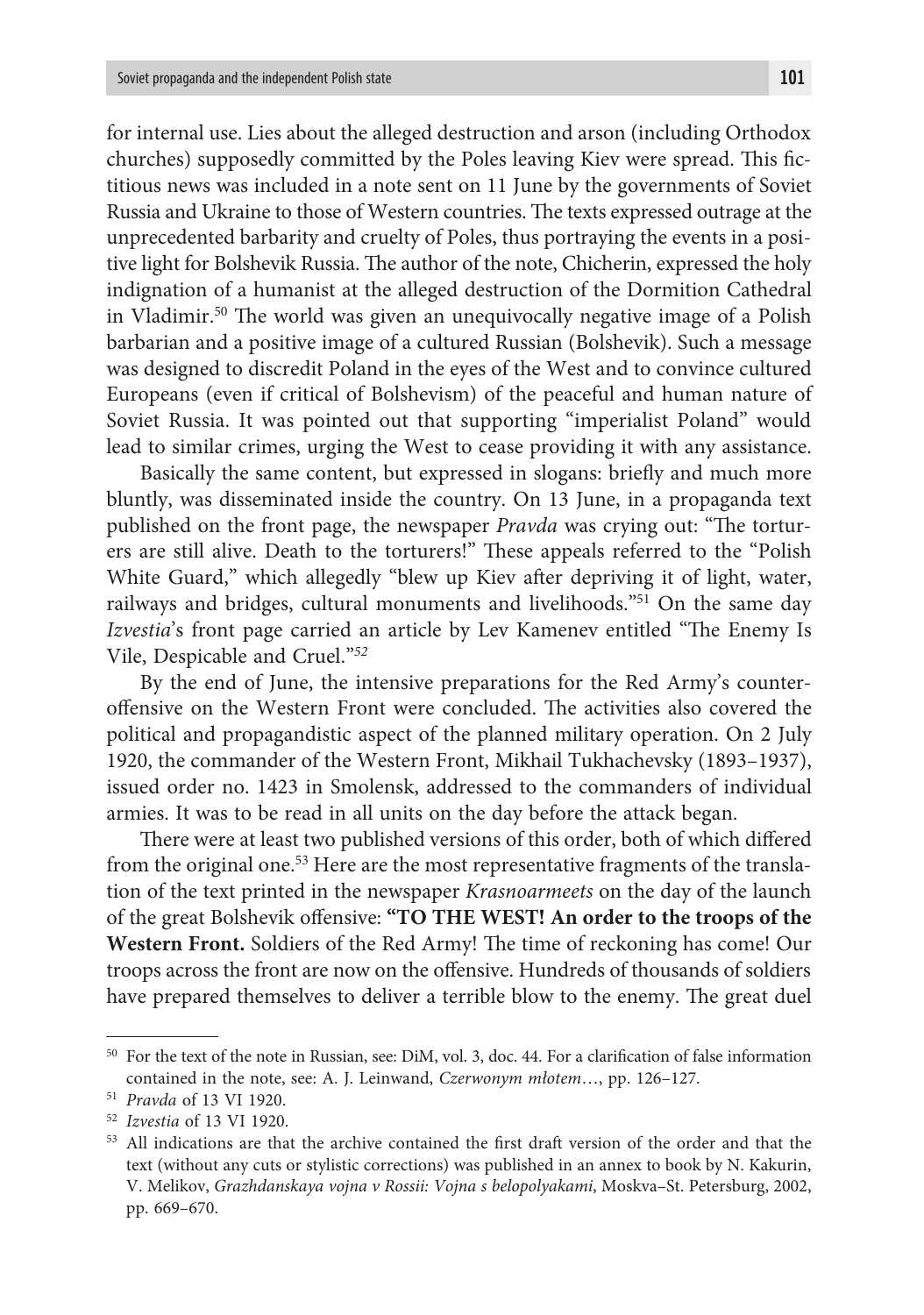will determine the fate of the war between the Russian nation and the Polish rapists. The army of the Red Banner and the army of the predatory White Eagle face each other in mortal combat. […] Before the offensive, fill your hearts with anger and ruthlessness! Avenge the burnt down Borisov, the disgraced Kiev, the plundered Polotsk! Take revenge for all the times the Polish nobility laughed in the face of revolution! Over the dead body of White Poland shines the road to world-wide conflagration. On our bayonets we shall bring happiness and peace to toiling humanity! To the West! […] On to Vilna, Minsk and Warsaw! March!"54

The frontline newspaper published the most concise and the most unambiguous version of this order. The message addressed to the soldiers was devoid of nuances and, in fact, honest. It embodied a sense of triumph after the victories of the Bolsheviks over Kolchak and Denikin and a desire for revenge against the "white Poles." The order encouraged the Red Army to fight and clearly indicated the goal, which was to conquer Europe and then the world. There are no slogans here about peace, unlike in Chicherin's note for the Western audiences.

There was also a more extensive version of Tukhachevsky's order (compared to the one published by *Krasnoarmeets*). In this variant the following sentence should be noted: "In the blood of the defeated Polish army we will drown the criminal government of Piłsudski."55

This order was undoubtedly the most important act of Bolshevik propaganda in the entire period of the war with Poland. It understandably exerted a different influence on Soviet soldiers then on the Polish public opinion (i.e. inconsistent with the intentions of Soviet politicians and propagandists).<sup>56</sup>

Particularly noteworthy are two motifs that were included in the July order: the "predatory white eagle" and "dead body of White Poland." The Bolsheviks used these images with predilection in their anti-Polish wartime propaganda, in both verbal (spoken and printed) and visual communication. An example of the former method of using the motif of the Polish eagle is the proclamation of the Military and Revolutionary Council of the Western Front, announced on 12 July 1920 in Smolensk with the signatures of Tukhachevsky and Józef Unszlicht (1879–1939).

<sup>54</sup> *Krasnoarmeets Yezhednevnaya gazeta Politotdela Revvoyensoveta 16-y armii*, no. 326 of 4 VII 1920, p. 1.

<sup>55</sup> Quote after: T. Teslar, *Propaganda bolszewicka*…, p. 212. The version of the order published by this author probably comes from the newspaper *Krasnaya Zvezda* of 11 July 1920.

<sup>56</sup> Tadeusz Teslar stressed the political importance of Tukhachevsky's order and the fact that it constituted "a perfect model from the propagandistic and agitational point of view." At the same time, however, it "revealed, due to the lack of diplomatic tactics, the discrepancies between […] the policy of the Russian state and […] the revolutionary aspirations of the communist party seeking clear support for its influence in Poland." "The announcement of Russia's retaliation against Poland," noted the same author, "stimulated the Polish nation to self-defence and knightly pride. […] Tukhachevsky's sincerity in such a hypocritically demonstrated display of Polonophobia led to a political advantage for Poles rather than Russians, regardless of the class interests of the proletariat." (*Propaganda bolszewicka*…, pp. 213–214).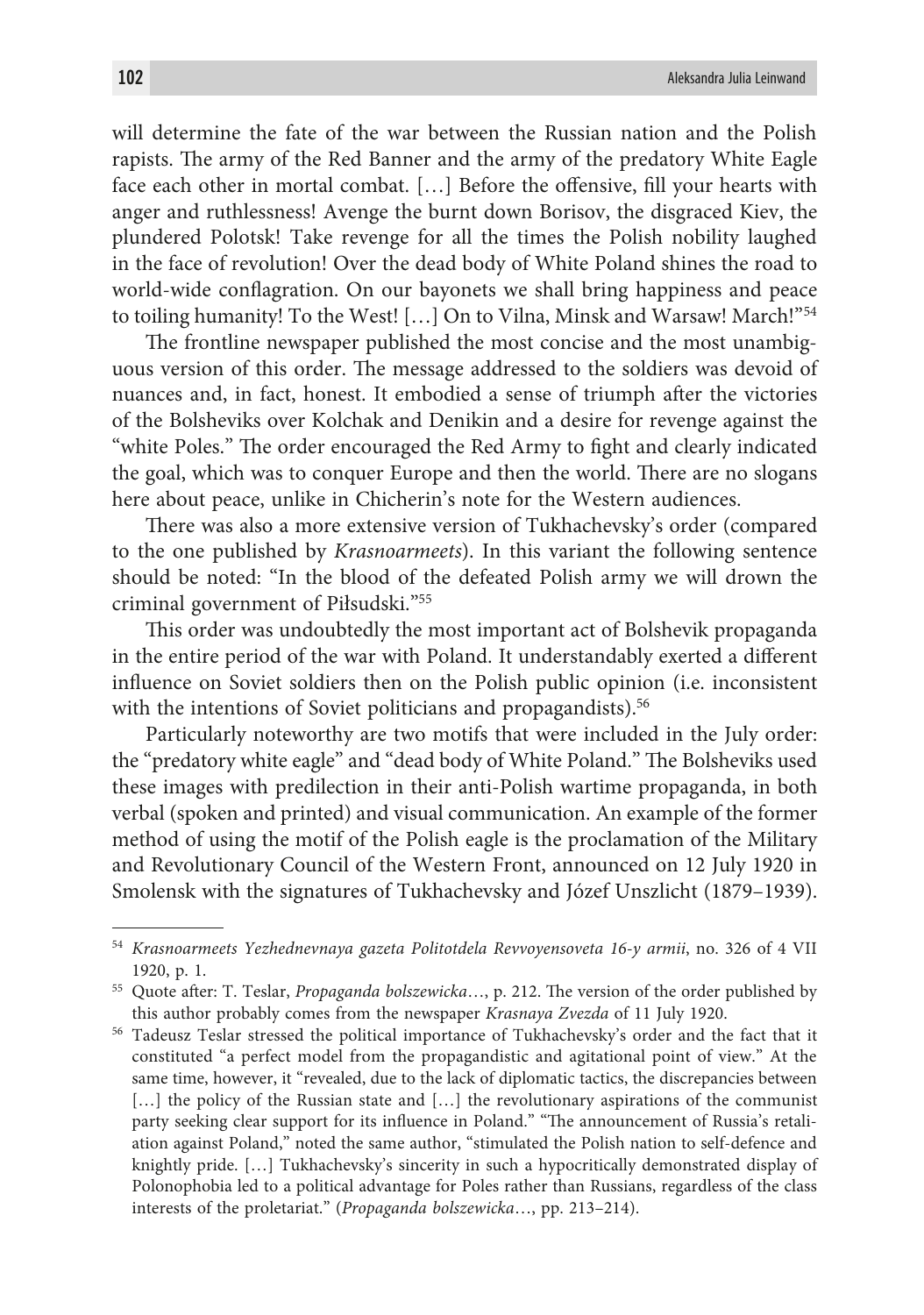The text addressed to the "working masses of liberated Belarus" begins as follows: "Peasants and workers of Belarus! The claws of the mortally wounded white Polish eagle are releasing the tormented body of the Belarusian nation."57

The second example is a poster that could serve as an illustration to the above words. Printed in a Polish communist publishing house in Kiev, it depicts a white eagle struck down by the blows of hammers of a worker and a peasant. The text underneath the lithography reads that "in the clutches of the white eagle moaned the proletariat of Poland, Belarus and Ukraine. […] Under the blows of workers' hammers, the Poland of capitalists and gendarmes collapses into ruins, the white eagle perishes. Under the red flag a new socialist Poland is born: THE POLISH SOCIALIST REPUBLIC OF COUNCILS […]."58

The victory of the Polish Army in the Battle of Warsaw (14–16 August 1920) and Poland's subsequent successes in the war with Soviet Russia in the following weeks forcing the Red Army to retreat and ending in a ceasefire (18/19 October 1920)—in other words, the end of military operations—did not put an end to the propaganda war.

On 18 March 1921 a peace treaty was concluded in Riga between Poland, Russia and Ukraine. Article 5 of this act stated that "each of the Contracting Parties mutually undertakes to respect in every way the political sovereignty of the other Party, to abstain from interference in its internal affairs, and particularly to refrain from all agitation, propaganda or interference of any kind, and not to encourage any such movement […]."59

However, the Soviet authorities did not intend to respect the commitments they had signed. They continued the propaganda war with Poland, although in a slightly different character and not as violently as during the wartime. The continued anti-Polish activities resulted from the fundamental fact that the Bolsheviks did not intend to accept the existence of an independent Polish state.

Following the Treaty of Riga, Polish communists were used to a greater extent than before for propaganda actions against Poland. They were completely subordinated to Moscow and, at the request of the headquarters, they conducted, among others, agitation among Polish prisoners of war. The Bolsheviks hoped that the appropriately indoctrinated Polish soldiers, after their release from the camps and return to Poland, would act as agitators and prepare grounds for the Sovietisation of the country.

One meaningful testimony to such intentions is the proclamation published in March 1921 in Polish by the Third International, entitled *See You in Red Poland!*<sup>60</sup>

<sup>57</sup> Quote after: T. Teslar, *Propaganda bolszewicka*…, p. 217.

<sup>58</sup> B. S. Butnik-Siversky, *Sovetskiy plakat epokhi grazhdanskoy voyny*, Moskva, 1960, p. 620. 59 *Riga Peace Treaty*, Article 5 ("Respect for Sovereignty"), quote after: K. W. Kumaniecki, *Odbu-*

*dowa*…, p. 530. *dowa* is possed as a copy of the leaflet (print) from the Bibliothèque de Documentation Inernationale

Contemporaine in Nanterre, GFΔ 14 Rès 17; this is the source of the quotes.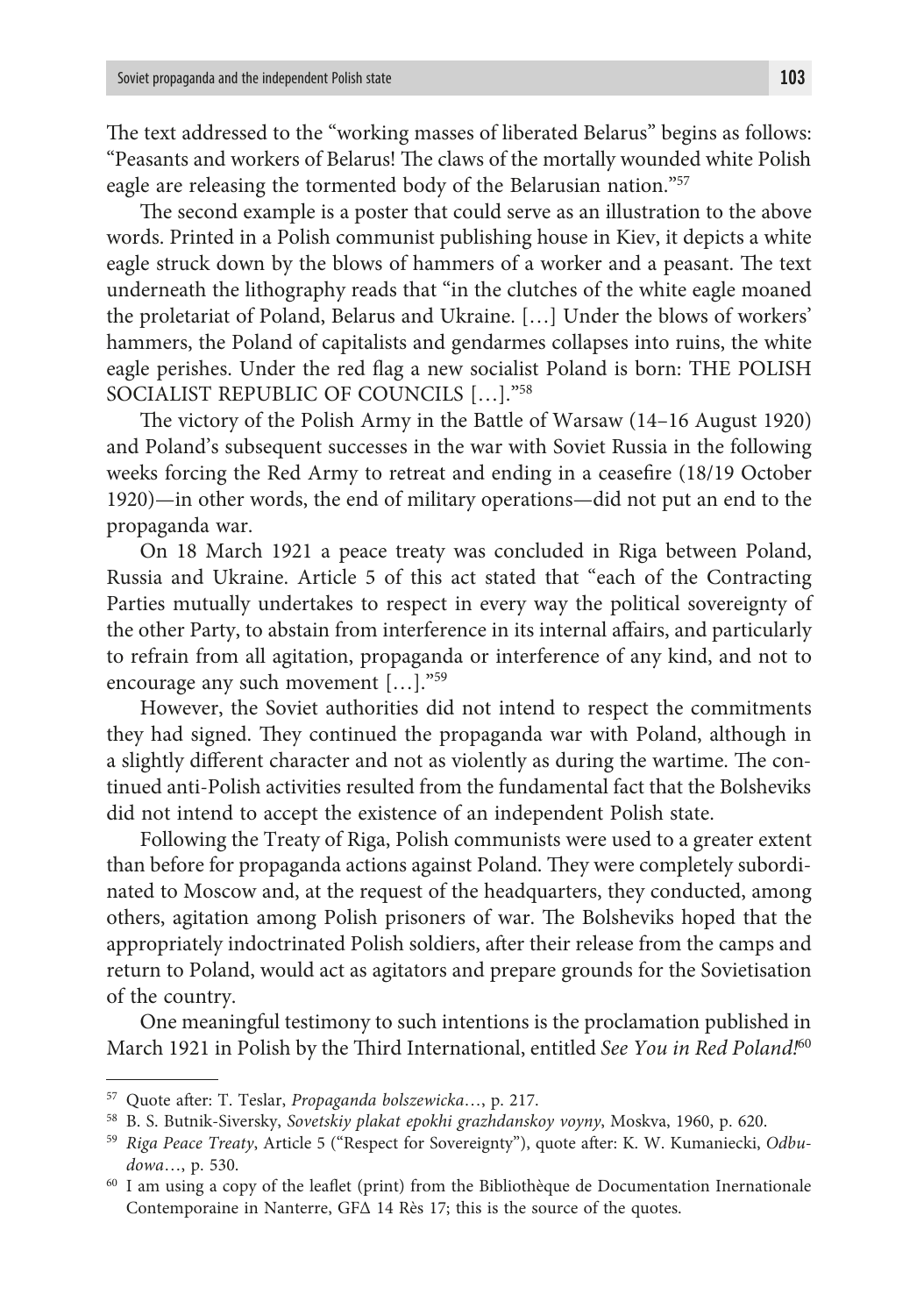It stated, among other things, that "a Polish labourer has it worse now in this 'independent' servant of the Entente than in the times of the Tsar."

And here is the end of the proclamation:

Remember this, comrades, when you return to Poland, when you see for yourselves that **the situation is increasingly hopeless, that the only rescue is in revolution, in the dictatorship of the working people.**

Know then that **we shall come to your aid!** And no one will be able to take power back once it has been seized by the people of Soviet Poland! […]

### **SEE YOU IN RED, SOCIALIST POLAND, IN A JOYFUL POLAND, TRULY FREE OF ALL EXPLOITERS OF THE WORLD!**

Long live the Polish Socialist Republic of Workers' Councils of all cities and villages. Long live the Commune!

Propaganda texts and their "wishful thinking" are rarely taken seriously. However, the Soviet propaganda policy, and especially some of its manifestations (such as the above proclamation) deserve attention. The text freely expresses the true intentions of the Soviet authorities. The imperial goals of Soviet Russia, which could not be achieved in 1920, were achieved in 1939 and 1944/1945. Just as the authors of *See You in Red Poland!* had announced it, or more precisely: as the Soviet leaders had planned.

The Soviet propaganda communications from the first period of the existence of both the new Russian state (RSFSR) and the reborn Republic of Poland contain an unequivocal attitude towards Polish independence. The "agit-prop" communiqués, however full of false information and deliberately disseminated lies, paradoxically constitute a credible testimony to the real intentions of the Bolsheviks. This cannot be said of official notes and diplomatic documents in which—although not always—attempts were made to at least keep up appearances with regard to the recognition of the sovereignty of Poland by the RSFSR. But even these official enunciations were ever so suggestive in informing about "Polish imperialism" and the troublesome behaviour and "barbarism" of the Polish army, which implied that the independent Polish state was a source of constant problems and a threat to peace. All the more so as the "peaceful aspirations" of Bolshevik Russia were simultaneously emphasised and publicised. Thus, the recipients of Soviet propaganda could easily conclude that the most beneficial solution for peaceful order in Europe would be the non-existence of sovereign Poland.

The dissatisfaction with the independence of the Polish Republic was manifested not only in the immediate Bolshevik agitation frontally attacking the enemy, but also in the suppression of Polish symbols, such as the white eagle.

This rhetoric returned in the autumn of 1939 with the outbreak of a new world war which began with the attack on Poland in the west (1 September by Germany) and in the east (17 September by Russia). On 1 November, during a session of the USSR Supreme Council, the chairman of the Soviet Council of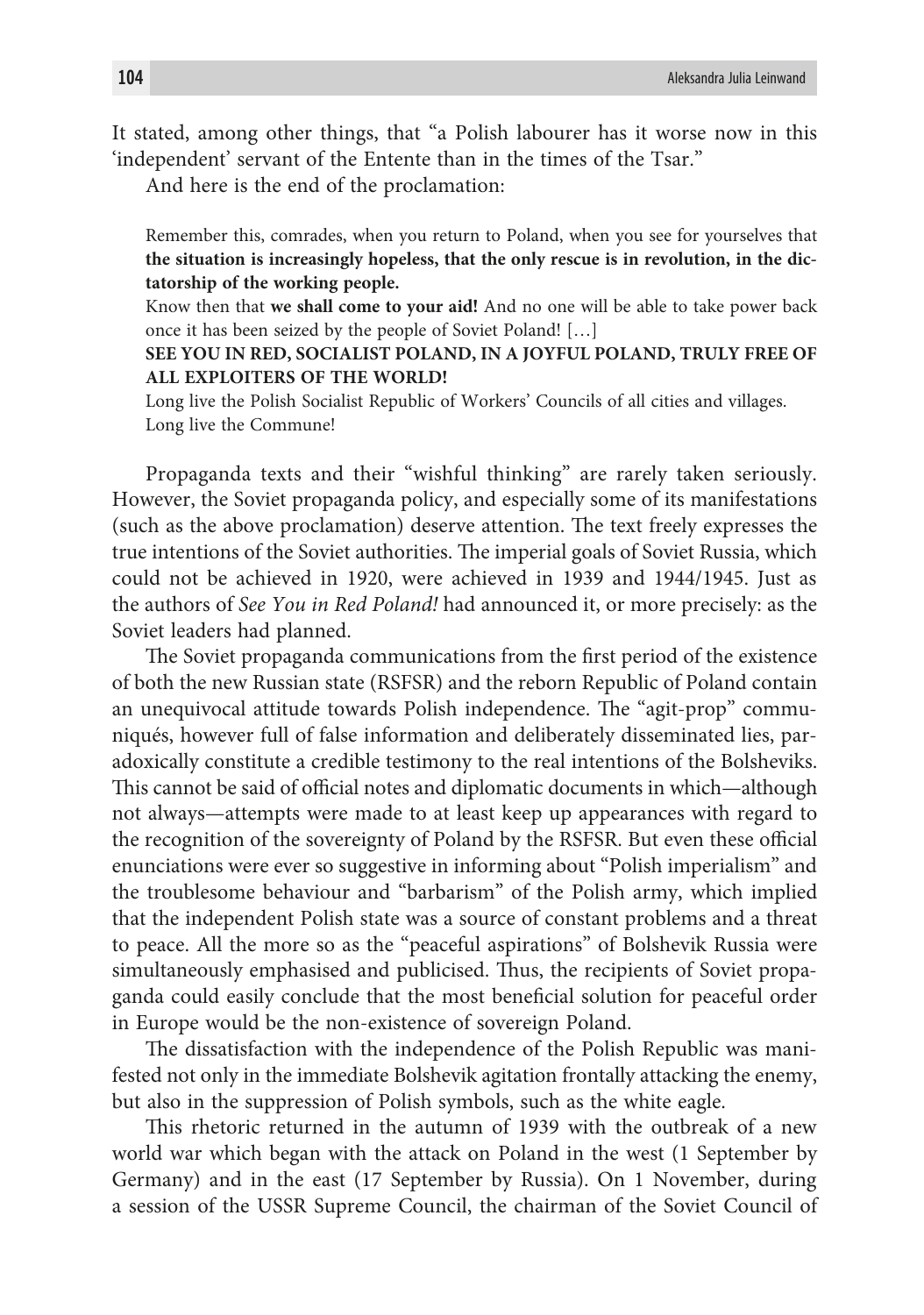People's Commissars, Vyacheslav Molotov (1890–1986), in a speech devoted to the international situation, stated, inter alia, that "a brief assault on Poland by the German army first, and then by the Red Army, proved sufficient so that nothing would remain of this miserable creation of the Treaty of Versailles."61 This statement reflects the attitude of Soviet Russia towards both the existence of an independent Polish state and the Versailles system. These were the arrangements ending the First World War, with which the Russians (and the Germans alike) never came to terms and which they attempted to undermine from the very beginning. They succeeded after twenty years.

The famous words of Commissar Molotov constitute a *sui generis* summary of the matters discussed here. A Soviet poster from September 1939 could also act as a summary expressed in visual language and, at the same time, an illustration of the quoted statement. It depicts a powerful Red Armist in a helmet with a five-pointed star who is piercing the neck of the Polish eagle with a bayonet.<sup>62</sup> This comes as a sort of culmination of the eagle theme in the Bolshevik anti-Polish propaganda, with reference to motifs from 1920, such as the poster entitled *Finis Poloniae.63*

In 1939, just like twenty years earlier during the Polish-Bolshevik war, Soviet politicians and propagandists proclaimed the end of independent Poland.

## Abstract

With an increasingly evident perspective of a global armed conflict, the turn of the  $19<sup>th</sup>$  and 20<sup>th</sup> centuries revived the aspirations of the subjugated nations of Europe. Among the peoples in Central and Eastern Europe awaiting an opportunity to effectively claim their rights were the Poles, who had been deprived of their own state since the end of the  $18<sup>th</sup>$  century as a result of partitions carried out by neighbouring powers: Russia, Prussia and Austria.

The outbreak of war and the spread of armed conflict created a completely new set of circumstances. From the very beginning, the Polish lands became an area of activity of the armies of the partitioning states, which meant that the Russians, Austrians and Germans had to begin to reckon with the Polish opinion. Their declarations and proclamations, with more or less tangible promises, were aimed at gaining the favour of the Poles. By the end of the Great War, the President of the United States was also in favour of the creation of an independent Polish state. The issue of Poland's independence, now raised in the international arena, became a factor that could no longer be ignored.

The Bolsheviks, who had been governing in Russia since the military coup in November 1917, were also forced to express their opinion on this issue. Their decrees proclaiming the right of nations to self-determination were full of pompous slogans, which, however, were

<sup>61</sup> Quote after: W. Materski, *Na widecie*…, p. 570.

<sup>62</sup> For a reproduction of the poster, see: W. Materski, *Tarcza Europy. Stosunki polsko-sowieckie 1918–1939*, Warszawa, 1994.

<sup>63</sup> The poster from 1920 was designed by Fiks, see: B. Butnik-Siversky, *Sovetskiy plakat…,* cat. 913. "Finis Poloniae!" is a phrase attributed to Tadeusz Kościuszko after his defeat at the Battle of Maciejowice during the 1794 Uprising.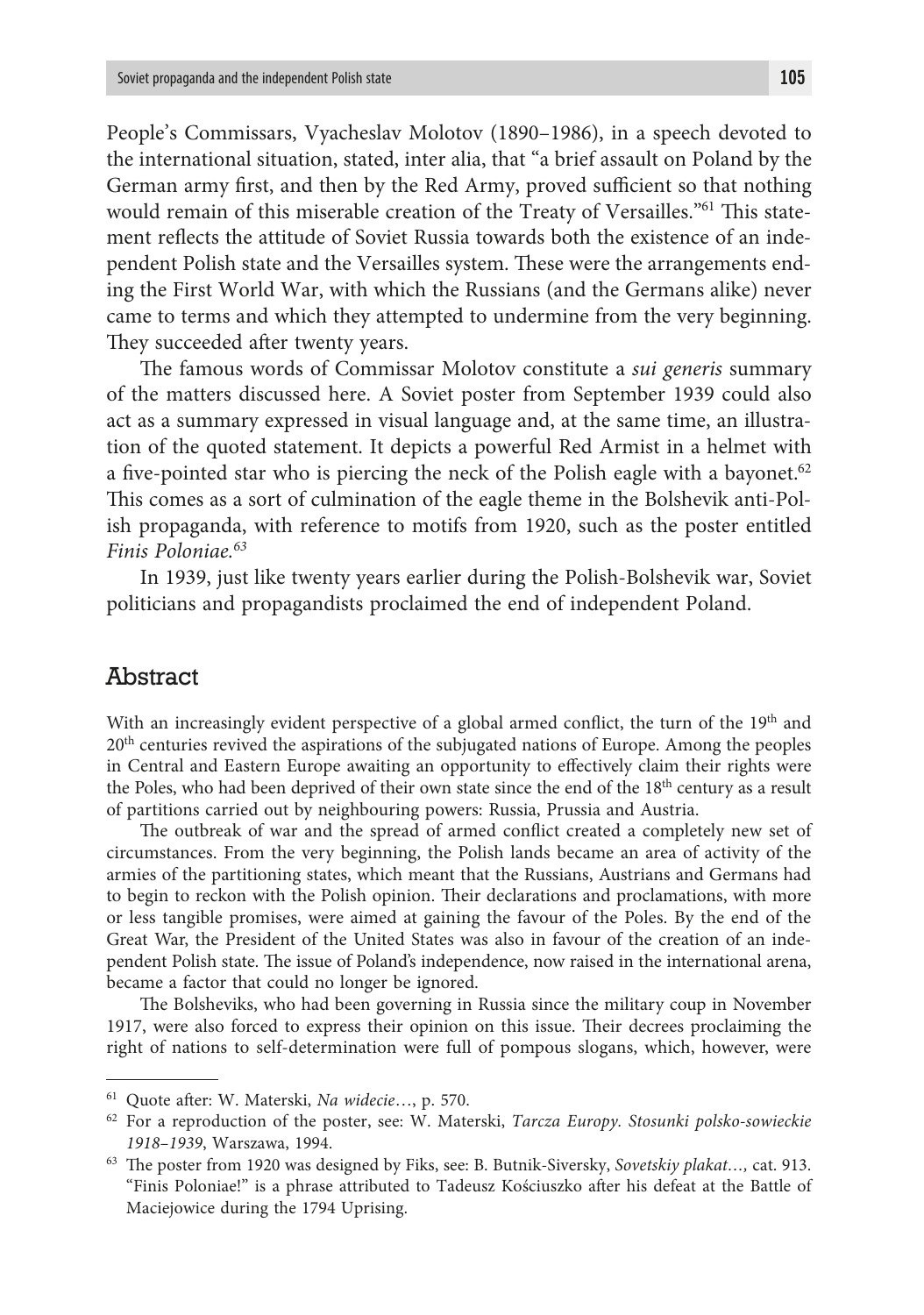completely at odds with practice. They adopted their position on the Polish issue after a long delay, and when the establishment of an independent Poland in November 1918 became a fact, Lenin, Stalin and Trotsky did not hide their hostility towards the newly formed state with its "bourgeois-nationalist" government. They counted on the "socialist face of self-determination," i.e. the outbreak of the revolution in Poland. These visions were disseminated in speeches and texts of Bolshevik leaders and in other propaganda "products."

Soviet anti-Polish propaganda significantly intensified after the start of the Polish-Soviet armed struggle. The war, which lasted almost two years, was characterised by its ideological and propaganda aspect. Sovereign Poland was to be buried not only *manu militari*, but also by means of violent agitation and propaganda expressed in word, image and sound in journalism, poetry, songs, leaflets, caricatures and posters printed in thousands of copies.

Various methods were used, including disavowing the Polish leaders (especially the Chief of State, Józef Piłsudski), ridiculing Polish national symbols (the white and red flag and the coat of arms of Poland, the white eagle), convincing the West that Poland and Poles were posing a threat to peace. The mass Soviet propaganda was supposed to justify the march of the Red Army to the west and to convince the recipients of the propaganda message that the most beneficial solution for peaceful order in Europe would be the non-existence of sovereign Poland.

### Bibliography:

#### Compilations

- Achmatowicz A., *Polityka Rosji w kwestii polskiej w pierwszym roku Wielkiej Wojny 1914–1915*, Warszawa, 2003.
- Carroll E. M., *Soviet Communism and Western Opinion 1919–1921*, Chapel Hill, 1965.
- Kakurin N., Melikov V., *Grazhdanskaya vojna v Rossii: Vojna s belopolyakami*, Moskva– St. Petersburg, 2002.
- Kenez P., *The Birth of the Propaganda State. Soviet Methods of Mass Mobilization, 1917–1929*, Cambridge–London–New York, 1985.
- Kołakowski L., *Main currents of Marxism. Its rise, growth, and dissolution*, vol. II, *The Golden Age*, transl. P. S. Falla, Oxford, 1978.
- Kutrzeba S., *Polska Odrodzona 1914–1939*, 5th ed., Kraków, 1988.
- Leinwand A. J., *Czerwonym młotem w orła białego. Propaganda sowiecka w wojnie z Polską 1919–1920*, Warszawa, 2008.
- Leinwand A. J., "Po co Polakom niepodległość? Spór w socjaldemokracji polskiej na polskiej na przełomie XIX i XX wieku," in: *Imperia, narody i społeczeństwa Europy Wschodniej i Środkowej na progu pierwszej wojny światowej*, ed. A. Nowak, in cooperation with M. Banaszkiewicz, Warszawa, 2016.
- Leinwand A. J., *Sztuka w służbie utopii. O funkcjach politycznych i propagandowych sztuk plastycznych w Rosji Radzieckiej 1917–1922*, Warszawa, 1998.
- Łossowski P., "Geneza niepodległości. Dyplomacja II Rzeczypospolitej," in: *Historia dyplomacji polskiej X–XX w.*, Warszawa, 2002.
- Materski W., *Na widecie. II Rzeczpospolita wobec Sowietów 1918–1943*, Warszawa, 2005.
- Materski W., *Tarcza Europy. Stosunki polsko-sowieckie 1918–1939*, Warszawa, 1994.
- Nowak A., *Polska i trzy Rosje. Studium polityki wschodniej Józefa Piłsudskiego (do kwietnia 1920 roku)*, Kraków 2001.
- Pipes R., *The Formation of the Soviet Union. Communism and Nationalism 1917–1923*, Cambridge, Massachusetts, 1970.